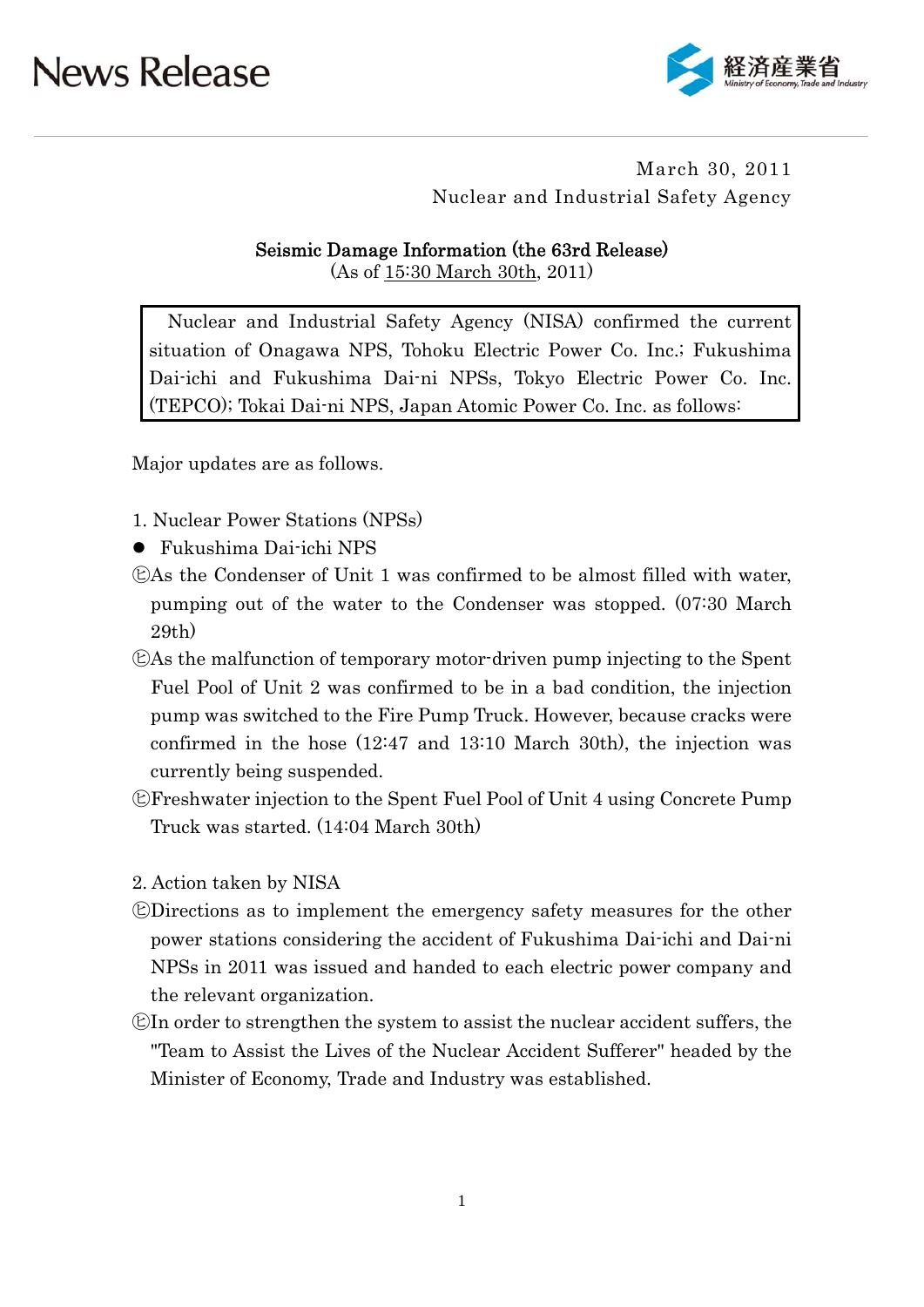

 $\wedge$  Attached sheet $\wedge$ 

### 1. The state of operation at NPS (Number of automatic shutdown units: 10)

- Fukushima Dai-ichi NPS, TEPCO (Okuma Town and FutabaTown, Futaba County, Fukushima Prefecture)
- (1) The state of operation

| Unit $1(460MWe):$    | automatic shutdown                           |
|----------------------|----------------------------------------------|
| Unit 2 (784MWe):     | automatic shutdown                           |
| Unit 3 (784MWe):     | automatic shutdown                           |
| Unit 4 (784MWe):     | in periodic inspection outage                |
| Unit 5 (784MWe):     | in periodic inspection outage, cold shutdown |
|                      | at 14:30 March 20th                          |
| Unit $6(1,100MWe)$ : | in periodic inspection outage, cold shutdown |
|                      | at 19:27 March 20th                          |

| (2) Major Plant Parameters (As of 14:00 March 30th) |  |
|-----------------------------------------------------|--|
|-----------------------------------------------------|--|

|                                                                 | Unit 1                     | Unit 2                                    | Unit 3                     | Unit 4               | Unit 5                 | Unit 6                 |
|-----------------------------------------------------------------|----------------------------|-------------------------------------------|----------------------------|----------------------|------------------------|------------------------|
| Reactor<br>Pressure*1<br>[MPa]                                  | 0.441(A)<br>0.592(B)       | 0.078(A)<br>0.078(B)                      | 0.119(A)<br>0.006(C)       | $\leftrightarrow$    | 0.108                  | 0.104                  |
| <b>CV</b> Pressure<br>$(D/W)$ [kPa]                             | 230                        | 100                                       | 106.4                      | $\leftrightarrow$    | $\leftrightarrow$      | $\leftrightarrow$      |
| Reactor Water<br>Level <sup>*2</sup> [mm]                       | $-1,600(A)$<br>$-1,600(B)$ | $-1,500(A)$<br><b>Not</b><br>available(B) | $-1,850(A)$<br>$-2,250(B)$ | $\leftrightarrow$    | 2,161                  | 1,766                  |
| Suppression<br>Pool<br>Water<br>Temperature<br>$(S/C)$ [III]    | $\leftrightarrow$          | $\leftrightarrow$                         | $\leftrightarrow$          | $\leftrightarrow$    | $\nrightarrow$         | $\leftrightarrow$      |
| Suppression<br>Pool Pressure<br>$(S/C)$ [kPa]                   | 230                        | down scale<br>(under<br>survey)           | 177.5                      | $\leftrightarrow$    | $\leftrightarrow$      | $\leftrightarrow$      |
| Fuel<br>Spent<br>Pool<br>Water<br>Temperature<br>$[\mathbb{I}]$ | Indicator<br>Failure       | 48                                        | Indicator<br>Failure       | Indicator<br>Failure | 37.2                   | 26.5                   |
| of<br>Time<br>Measurement                                       | 13:00<br>March<br>30th     | 13:00<br>March<br>30th                    | 13:30<br>March<br>30th     | March<br>30th        | 14:00<br>March<br>30th | 14:00<br>March<br>30th |

\*1: Converted from reading value to absolute pressure

\*2: Distance from the top of fuel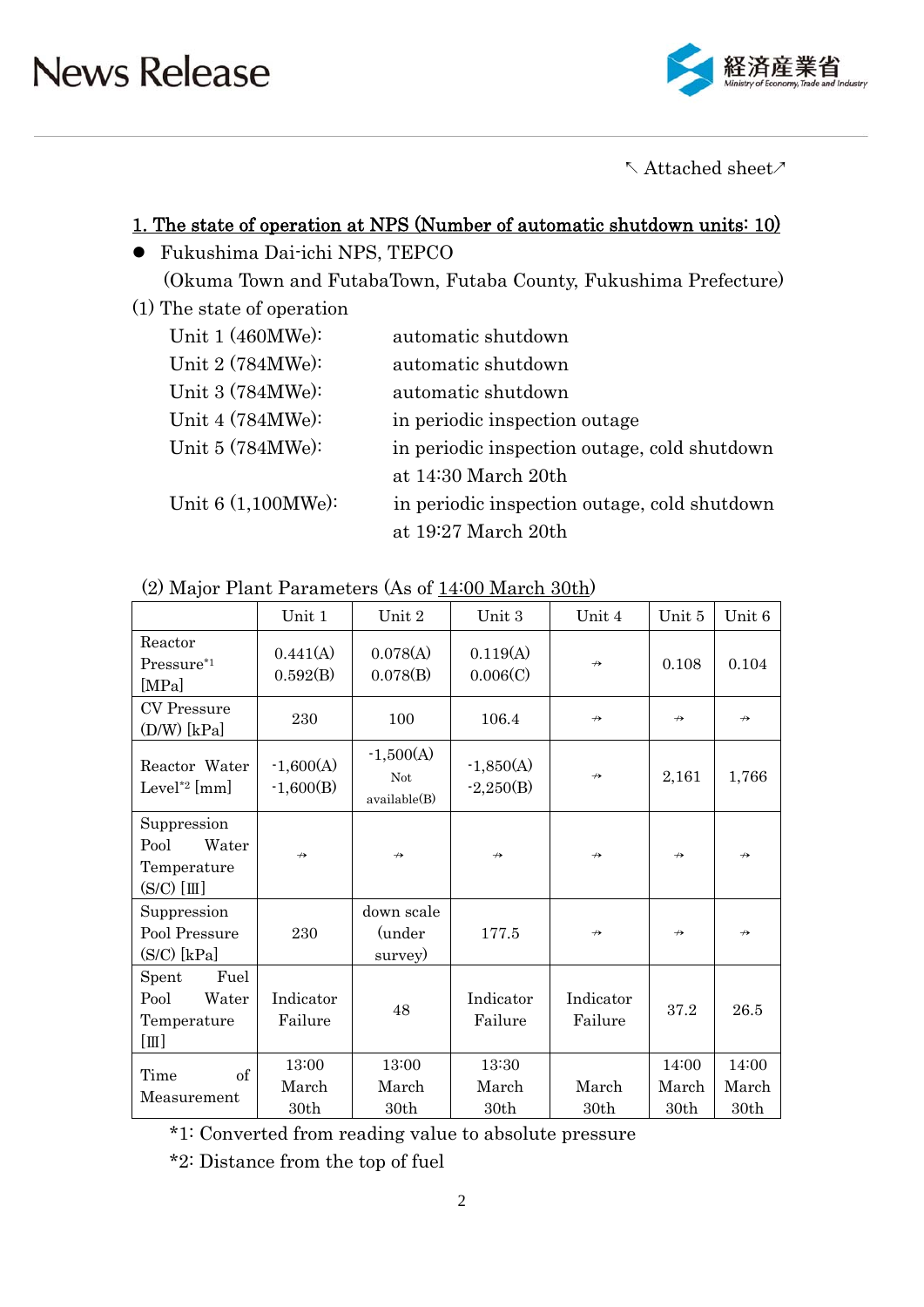

(3) Situation of Each Unit

<Unit 1>

- 䞉!TEPCO reported to NISA the event (Inability of water injection of the Emergency Core Cooling System) falling under the Article 15 of the Act on Special Measures Concerning Nuclear Emergency Preparedness. (16:36 March 11th)
- $\partial$  Operation of Vent (10:17 March 12th)
- 䞉!Seawater injection to the Reactor Pressure Vessel (RPV) via the Fire Extinguish Line started. (20:20 March 12th)
	- $\rightarrow$ Temporary interruption of the injection (01:10 March 14th)
- $\partial$ . The sound of explosion in Unit 1 occurred. (15:36 March 12th)
- 䞉!The amount of injected water to the Reactor Core was increased by utilizing the Feedwater Line in addition to the Fire Extinguish Line.  $(2m^3/h$ <sup>7</sup> 18m<sup>3</sup>/h). $(02:33 \text{ March } 23rd)$  Later, it was switched to the Feedwater Line only (around 11m3/h). (09:00 March 23rd)
- 䞉!Lighting in the Central Operation Room was recovered. (11:30 March 24th)
- 䞉!As the result of concentration measurement in the stagnant water on the basement floor of the turbine building,  $2.1\%$  10<sup>5</sup>Bq/cm<sup>3</sup> of <sup>131</sup>I (Iodine) and 1.8Ø 106Bq/cm3 of 137Cs (Caesium) were detected as major radioactive nuclides. The stagnant water has been transferring to the Condenser. (since around 17:00 March 24)
- $\partial A$ s the Condenser was confirmed to be almost filled with water, pumping out of the water to the Condenser was stopped. (07:30 March 29th)
- $\partial$ . The pump for the fresh water injection to RPV of Unit 1 was switched from the Fire Pump Truck to the temporary motor-driven pump. (08:32 March 29th.)
- $\delta$ . White smoke was confirmed to generate continuously. (As of 06:30) March 30th)
- 䞉!Fresh water injection to RPV is being carried out. (As of 15:30 March 30th)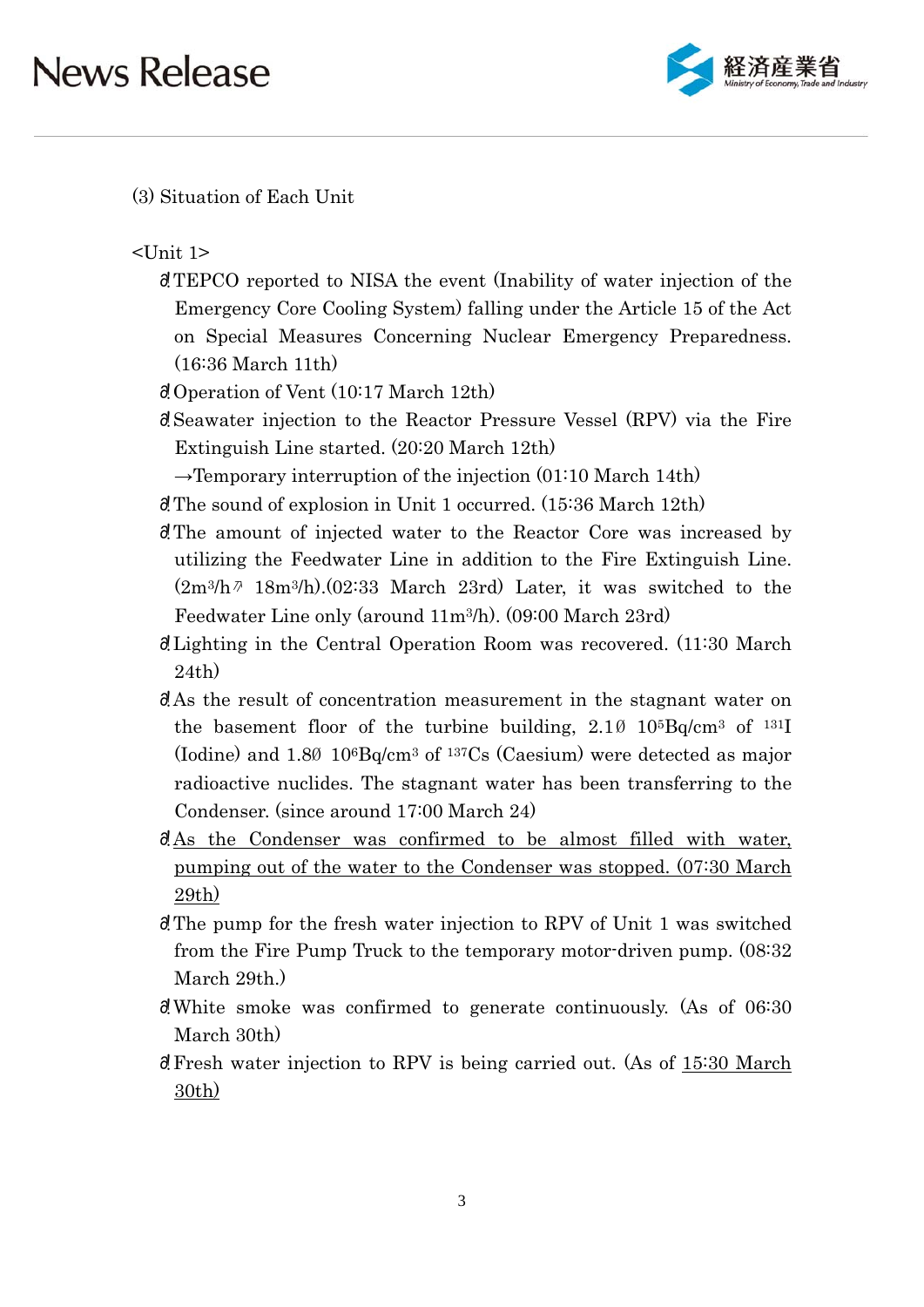

### <Unit 2>

- 䞉!TEPCO reported to NISA the event (Inability of water injection of the Emergency Core Cooling System) falling under the Article 15 of the Act on Special Measures Concerning Nuclear Emergency Preparedness. (16:36 March 11th)
- 䞉!Operation of Vent (11:00 March 13th)
- 䞉!The Blow-out Panel of reactor building was opened due to the explosion in the reactor building of Unit 3. (After 11:00 March 14th)
- 䞉!Reactor water level tended to decrease. (13:18 March 14th) TEPCO reported to NISA the event (Loss of reactor cooling functions) falling under the Article 15 of the Act on Special Measures Concerning Nuclear Emergency Preparedness. (13:49 March 14th)
- $\alpha$  Seawater injection to RPV via the Fire Extinguish line was ready. (19:20) March 14th)
- 䞉!Water level in RPV tended to decrease. (22:50 March 14th)
- 䞉!Operation of Vent (0:02 March 15th)
- $\partial A$  sound of explosion was made in Unit 2. As the pressure in Suppression Pool (Suppression Chamber) decreased (06:10 March 15th), there was a possibility that an incident occurred in the Chamber. (About 06:20 March 15th)
- 䞉!Electric power receiving at the emergency power source transformer from the external transmission line was completed. The work for laying the electric cable from the facility to the load side was carried out. (As of 13:30 March 19th)
- 䞉! Injection of 40t of Seawater to the Spent Fuel Pool was started.(from 15:05 till 17:20 March 20th)
- 䞉! Power Center of Unit 2 received electricity (15:46 March 20th)
- $\delta$ . White smoke generated. (18:22 March 21st)
- $\partial$ . White smoke was died down and almost invisible. (As of 07:11 March 22nd)
- 䞉! Injection of 18t of Seawater to the Spent Fuel Pool was carried out. (From 16:07 till 17:01 March 22nd)
- $\partial$ . White smoke was confirmed to generate continuously. (Around 06:20) March 25th)
- 䞉!Injection of seawater to the Spent Fuel Pool via the Fuel Pool Cooling Line was carried out. (From 10:30 till 12:19 March 25th)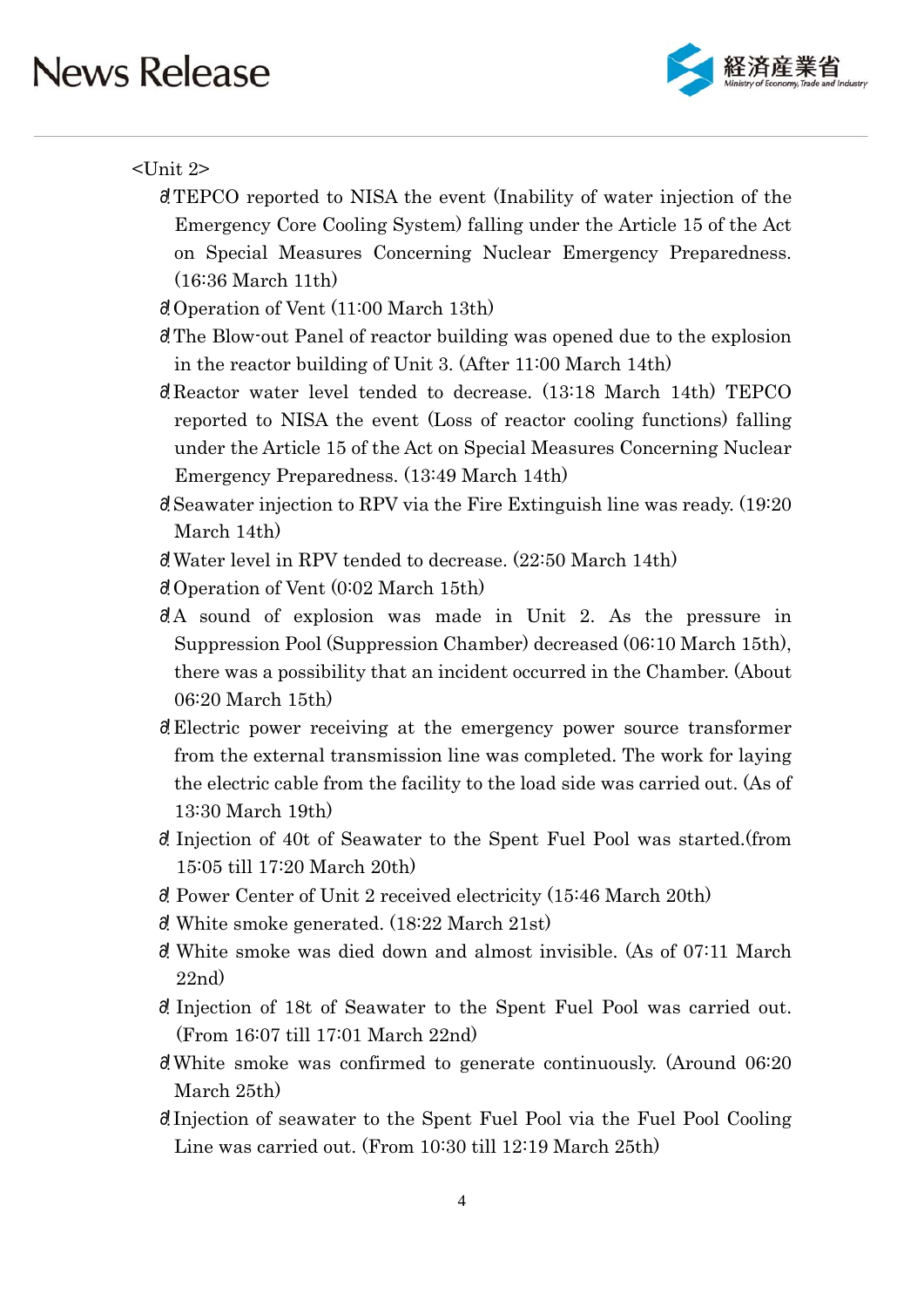

- $\partial$ . White smoke was confirmed to generate continuously (As of 08:00 March 26th)
- 䞉!Lighting of Central Operation Room was recovered (16:46 March26th)
- $\partial$ . The pump for the fresh water injection to RPV of Unit 2 was switched from the Fire Pump Truck to the temporary motor-driven pump.(18:31 March 27th)
- 䞉!Regarding the result of the concentration measurement in the stagnant water on the basement floor of the turbine building of Unit 2 of Fukushima Dai-ichi NPS announced by TEPCO on 27 March, TEPCO reported to NISA that as the result of analysis and evaluation through re-sampling, judging the measured value of Iodine-134 was wrong, the concentrations of gamma nuclides including Iodine-134 were less than the detection limit.(00:07 March 28)
- 䞉!The Seawater injection to the Spent Fuel Pool using the Fire Pump Truck was switched to the fresh water using the temporary motor-driven pump. (From 16:30 till 18:25 March 29th)
- 䞉!As the temporary motor-driven pump injecting to the Spent Fuel Pool of Unit 2 was confirmed to be in a bad condition, the injection pump was switched to Fire Pump Truck. However, because cracks were confirmed in the hose (12:47 and 13:10 March 30th), the injection was currently being suspended.
- $d$ . White smoke was confirmed to generate continuously. (As of 06:30) March 30th)
- $\partial$ . Fresh water injection to RPV is being carried out. (As of 15:30 March 30th)

<Unit 3>

- 䞉!TEPCO reported to NISA the event (Inability of water injection of the Emergency Core Cooling System) falling under the Article 15 of the Act on Special Measures Concerning Nuclear Emergency Preparedness. (05:10 March 13th)
- 䞉!Operation of Vent (20:41 March 12th)
- 䞉!Operation of Vent (08:41 March 13th)
- 䞉!Fresh water started to be injected to RPV via the Fire Extinguish Line. (11:55 March 13th)
- 䞉!Seawater started to be injected to RPV via the Fire Extinguish Line.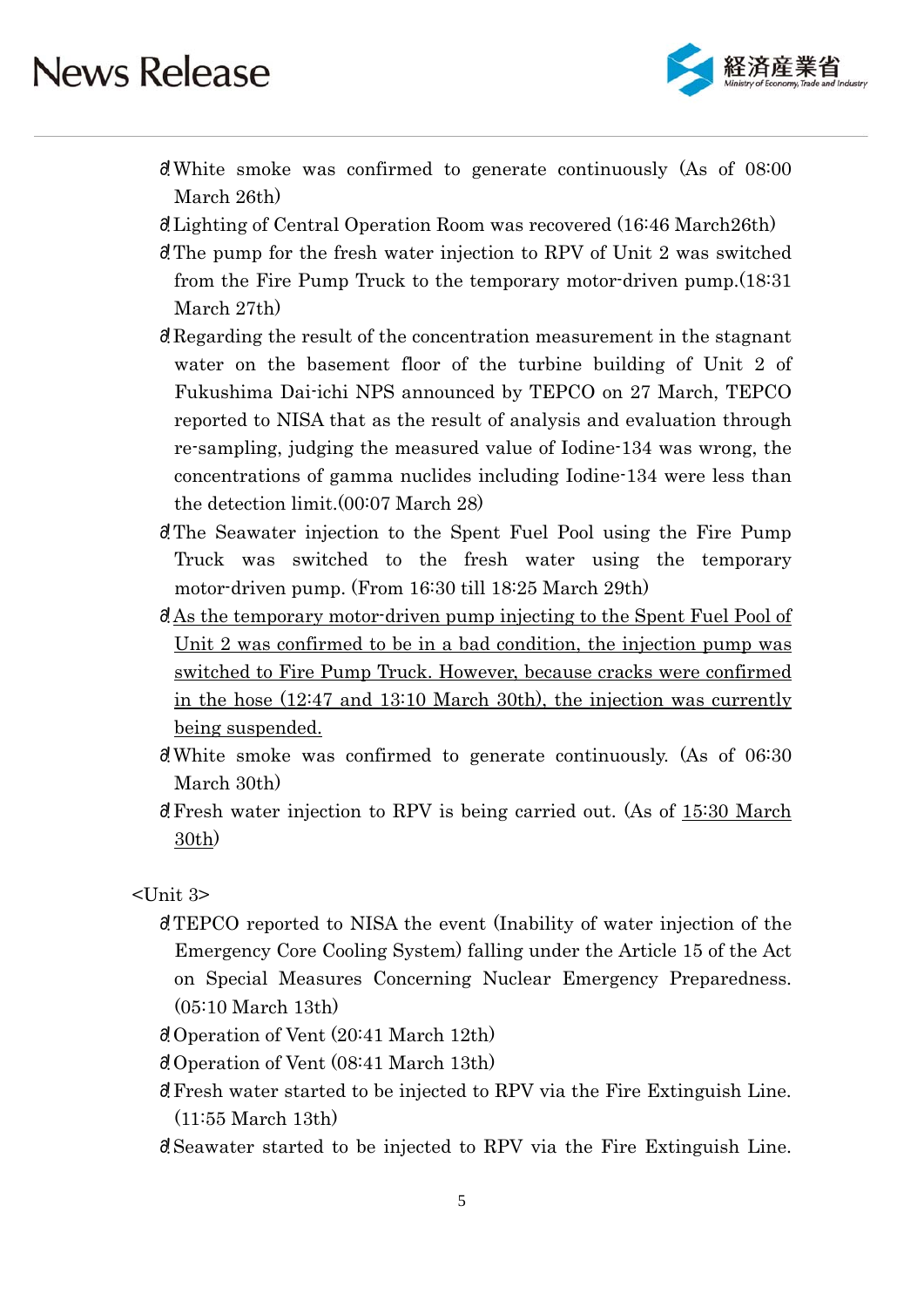

(13:12 March 13th)

- 䞉! Seawater injection for Units 1 and 3 was interrupted due to the lack of seawater in pit. (01:10 March 14th)
- 䞉!Seawater injection to RPV for Unit 3 was restarted. (03:20 March 14th)
- 䞉!Operation of Vent (05:20 March 14th)
- 䞉!The pressure in Primary Containment Vessel (PCV) of Unit 3 rose unusually. (07:44 March 14th) TEPCO reported to NISA on the event falling under the Article 15 of the Act on Special Measures Concerning Nuclear Emergency Preparedness. (7:52 March 14th)
- $\partial$ . In Unit 3, the explosion like Unit 1 occurred around the reactor building (11:01 March 14th)
- $\delta$ ! The white smoke like steam generated from Unit 3. (08:30 March 16th)
- 䞉!Because of the possibility that PCV of Unit 3 was damaged, the workers evacuated from the main control room of Units 3 and 4 (common control room). (10:45 March 16th) Thereafter the operators returned to the room and restarted the operation of water injection. (11:30 March 16th)
- 䞉!Seawater was discharged 4 times to Unit 3 by the helicopters of the Self-Defence Force. (9:48, 9:52, 9:58 and 10:01 March 17th)
- 䞉!The riot police arrived at the site for the water spray from the grand. (16:10 March 17th)
- 䞉!The Self-Defence Force started the water spray using a fire engine. (19:35 March 17th)
- d' The water spray from the ground was carried out by the riot police. (From 19:05 till 19:13 March 17th)
- 䞉!The water spray from the ground was carried out by the Self-Defense Force using 5 fire engines. (19:35, 19:45, 19:53, 20:00 and 20:07 March 17th)
- $\delta$ ! The water spray from the ground using 6 fire engines (6 tons of water spray per engine) was carried out by the Self-Defence Force. (From before 14:00 till 14:38 March 18th)
- 䞉! The water spray from the ground using a fire engine provided by the US Military was carried out. (Finished at 14:45 March 18th)
- 䞉!Hyper Rescue Unit of Tokyo Fire Department carried out the water spray. (Finished at 03:40 March 20th)
- $\delta$ . The pressure in PCV of Unit 3 rose (320 kPa as of 11:00 March 20th). Preparation to lower the pressure was carried. Judging from the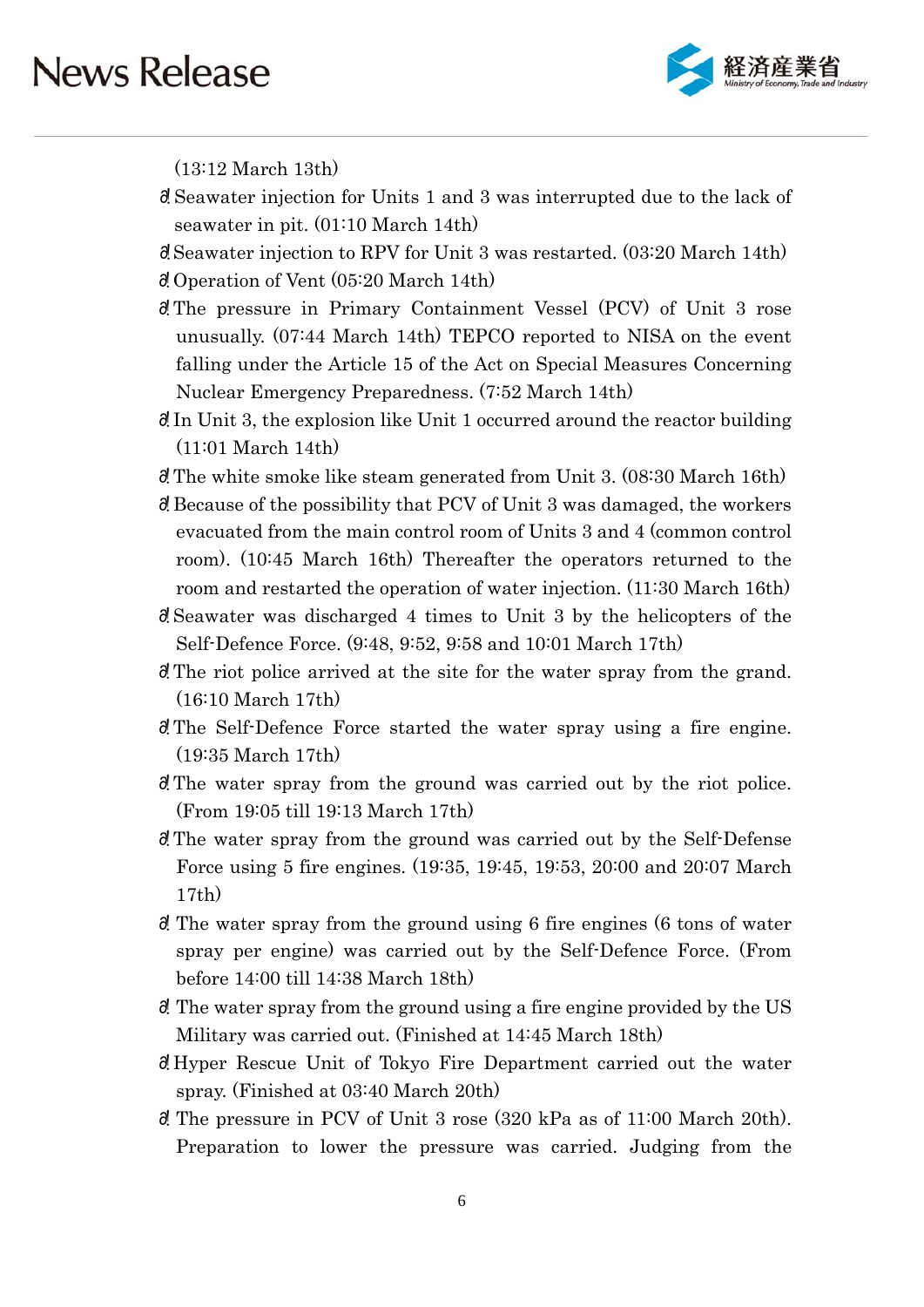

situation, immediate pressure relief was not required. Monitoring the pressure continues (120 kPa at 12:15 March 21st).

- 䞉! On-site survey for leading electric cable (From 11:00 till 16:00 March 20th)
- 䞉! Water spray over the Spent Fuel Pool of Unit 3 by Hyper Rescue Unit of Tokyo Fire Department was carried out (From 21:30 March 20th till 03:58 March 21st).
- 䞉! Works for the recovery of external power supply is being carried out.
- $\delta$ ! Grayish smoke generated from Unit 3. (At around 15:55 March 21st)
- $\delta$ . The smoke was confirmed to be died down. (17:55 March 21st)
- 䞉! Grayish smoke changed to be whitish and seems to be ceasing. (As of 07:11 March 22nd)
- 䞉! Water spray (Around 180t) by Hyper Rescue Unit of Tokyo Fire Department was carried out. (from 15:10 till 15:59 March 22nd)
- 䞉! Lighting was recovered in the Central Operation Room. (22:43 March 22nd)
- 䞉! Injection of 35t of seawater to the Spent Fuel Pool via the Fuel Pool Cooling Line was carried out. (From 11:03 till 13:20 March 23rd)
- 䞉! Slightly blackish smoke generated from the reactor building. (Around 16:20 March 23rd) At around 23:30 March 23rd and around 4:50 March 24th, it was reported that the smoke seemed to cease.
- 䞉!Around 120t of seawater was injected to the Spent Fuel Pool via the Fuel Pool Cooling Line. (From around 5:35 till around 16:05 March 24th)
- $\partial$ . As the results of the survey of the stagnant water, into which workers who were laying electric cable on the ground floor and the basement floor of the turbine building of the Unit 3 walked, the dose rate on the water surface was around 400mSv/h, and as the result of gamma-ray analysis of the sampling water, the totaled concentration of each nuclide of the sampling water was around  $3.9\times10^6$  Bq/cm<sup>3</sup>.
- 䞉!Water spray by Kawasaki Citz Fire Bureau supported by Tokyo Fire Department was carried out. (From 13:28 till 16:00 March 25th)
- $\partial$ . Water spray of approximately 100t using Concrete Pump Truck (50t/h) was carried out. (From 12:34 till 14:36 March 27th)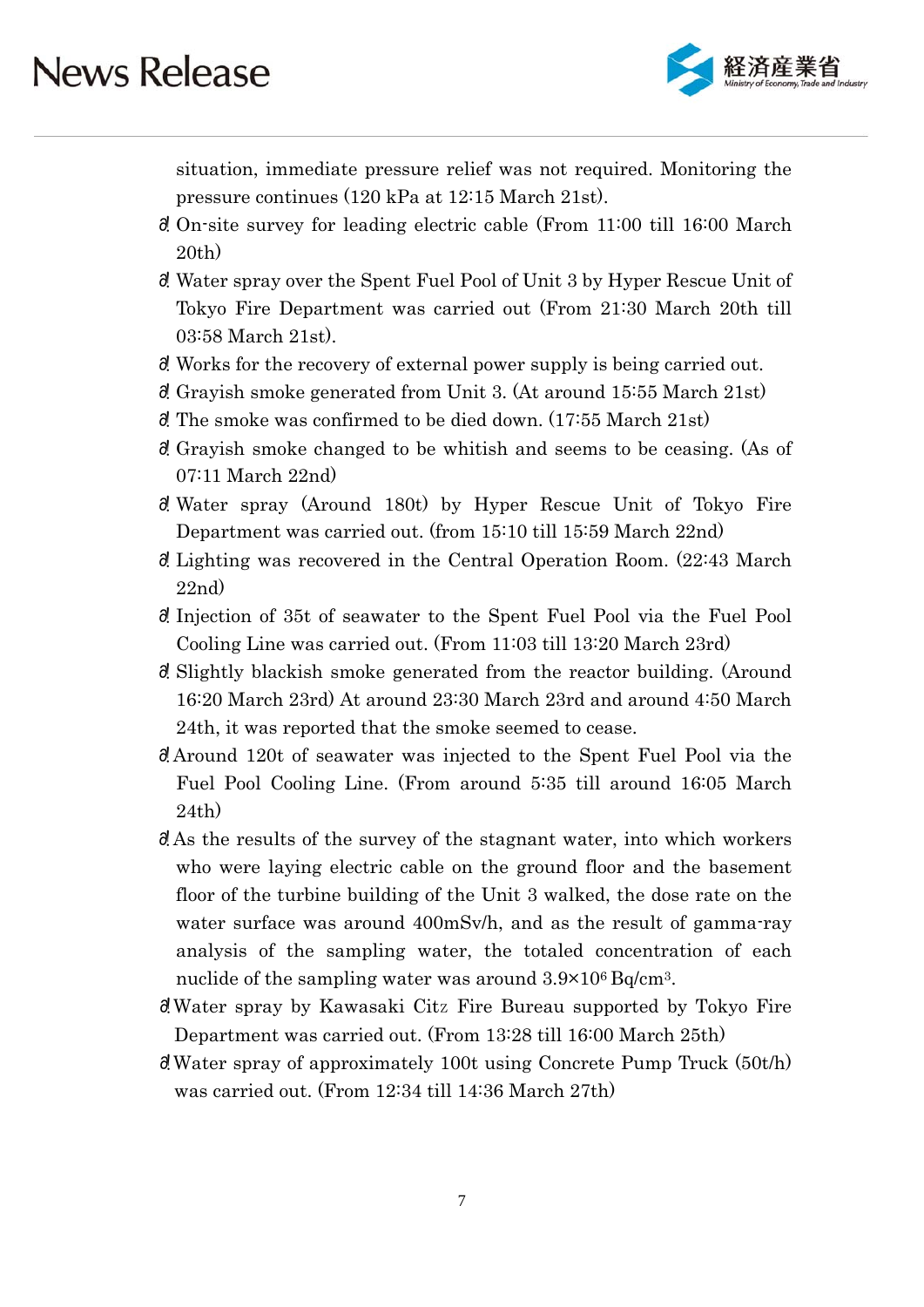

- **d**. The pump for the fresh water injection to RPV was switched from the Fire Pump Truck to the temporary motor-driven pump.(20:30 March 28th)
- 䞉!Water spray (fresh water) of approximately 100t using Concrete Pump Truck (50t/h) was carried out. (From 14:17 till 18:18 March 29th)
- 䞉!White smoke was confirmed to generate continuously (As of 06:30 March 30th)
- 䞉!Injection of fresh water to RPV is being carried out. (As of 15:00 March 30th)

### $\le$ Unit  $4$ >

- 䞉!Because of the replacement work of the Shroud of RPV, no fuel was inside the RPV.
- 䞉!The temperature of water in the Spent Fuel Pool had increased. (84 Ⅲ at 04:08 March 14th)
- $\partial$ . It was confirmed that a part of wall in the operation area of Unit 4 was damaged. (06:14 March 15th)
- **d**. The fire at Unit 4 occurred. (09:38 March 15th) TEPCO reported that the fire was extinguished spontaneously. (11:00 March 15th)
- 䞉!The fire occurred at Unit 4. (5:45 March 16th) TEPCO reported that no fire could be confirmed on the ground.(At around 06:15 March 16th)
- 䞉!The Self-Defence Force started water spray over the Spent Fuel Pool of Unit 4 (09:43 March 20th).
- 䞉! On-site survey for leading electric cable (From 11:00 till 16:00 March 20th)
- 䞉! Water spray over the Spent Fuel Pool of Unit 4 by Self-Defense Force was started. (From around 18:30 till 19:46 March 20th).
- 䞉!Water spray over the Spent Fuel Pool by Self-Defence Force using 13 fire engines was started (From 06:37 till 08:41 March 21st).
- 䞉!Works for laying electricity cable to the Power Center was completed. (At around 15:00 March 21st)
- 䞉!Power Center received electricity. (10:35 March 22nd)
- $\partial$  Spray of around 150t of water using Concrete Pump Truck (50t/h) was carried out. (from 17:17 till 20:32 March 22nd)
- $\partial$  Spray of around 130t of water using Concrete Pump Truck (50t/h) was carried out. (From 10:00 till 13:02 March 23rd)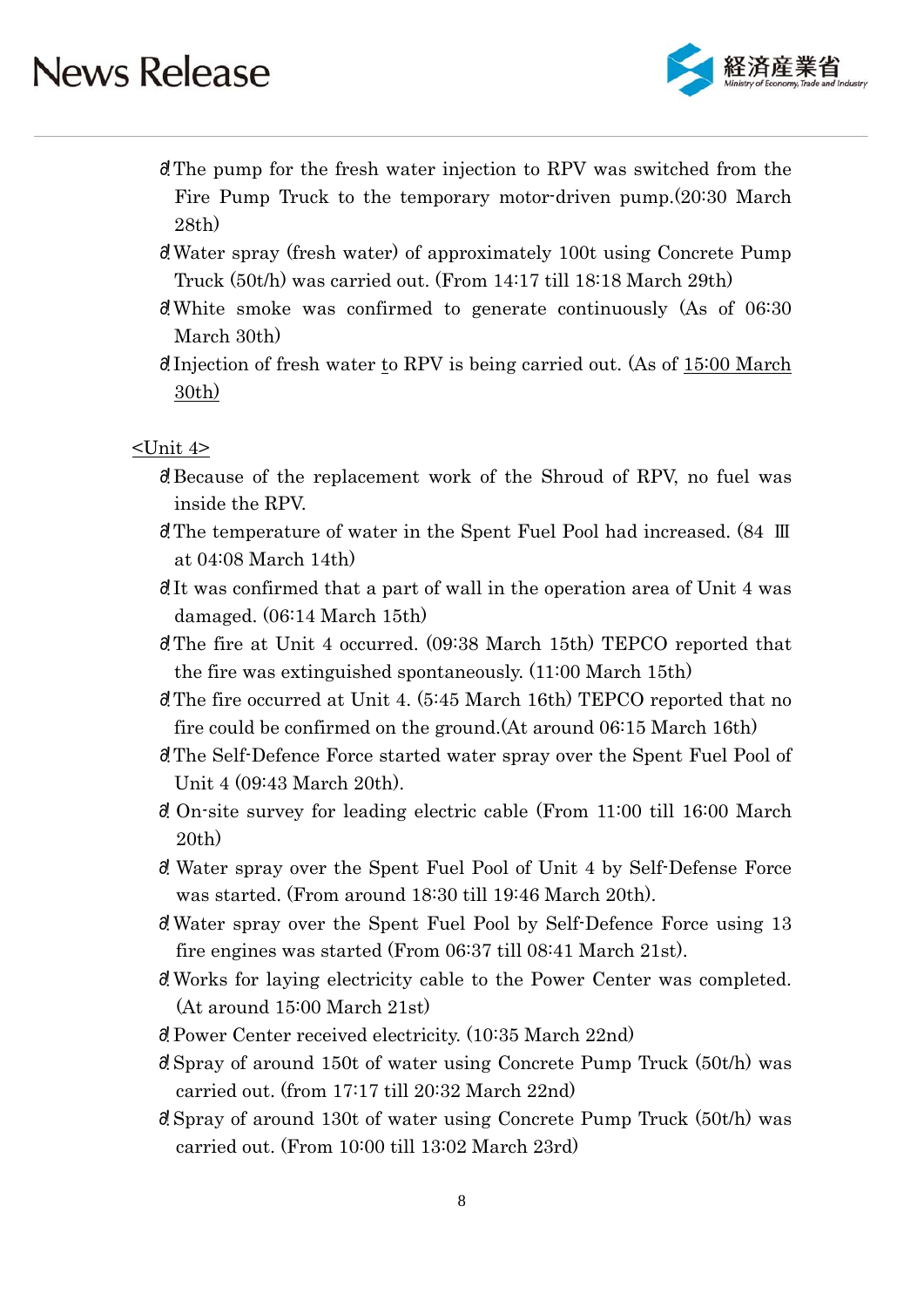

- $\partial$  Spray of around 150t of water using Concrete Pump Truck (50th) was carried out. (From 14:36 till 17:30 March 24th)
- $\delta$ . Spray of around 150t of water using Concrete Pump Truck (50t/h) was carried out. (From 19:05 till 22:07 March 25th)
- 䞉!Injection of seawater to the Spent Fuel Pool via the Fuel Pool Cooling Line was carried out. (From 06:05 till 10:20 March 25th)
- $\partial$ . Water spray of approximately 125t using Concrete Pump Truck (50t/h) was carried out. (From 16:55 till 19:25 March 28th)
- $\delta$ . Lighting of Central Operation Room was recovered. (11:50 March 29th)
- $\delta$ ! White smoke was confirmed to generate continuously. (As of 06:30 March 30th)
- 䞉!Freshwater injection to the Spent Fuel Pool using Concrete Pump Truck (50t/h) was started. (14:04 March 30th)

 $\le$ Units 5 and 6 $\ge$ 

- 䞉!The first unit of Emergency Diesel Generator (B) for Unit 6 is operating and supplying electricity. Water injection to RPV and the Spent Fuel Pool through the system of Make up Water Condensate (MUWC) is being carried out.
- 䞉!The second unit of Emergency Diesel Generator (A) for Unit 6 started up. (04:22 March 19th)
- $\partial$ . The pumps for Residual Heat Removal (RHR) (C) for Unit 5 (05:00 March 19th) and RHR (B) for Unit 6 (22:14 March 19th) started up and recovered heat removal function. It cools Spent Fuel Pool with priority. (Power supply : Emergency Diesel Generator for Unit 6) (05:00 March 19th)
- $\partial$ . Unit 5 under cold shut down  $(14:30 \text{ March } 20 \text{th})$
- $\partial$ . Unit 6 under cold shut down (19:27 March 20th)
- $\partial$ . Receiving electricity reached to the transformer of starter. (19:52 March 20th)
- 䞉!Power supply to Unit 5 was switched from the Emergency Diesel Generator to external power supply. (11:36 March 21st)
- 䞉!Power supply to Unit 6 was switched from the Emergency Diesel Generator to external power supply. (19:17 March 22nd)
- 䞉!The temporary pump for RHR Seawater System (RHRS) of Unit 5 was automatically stopped when the power supply was switched from the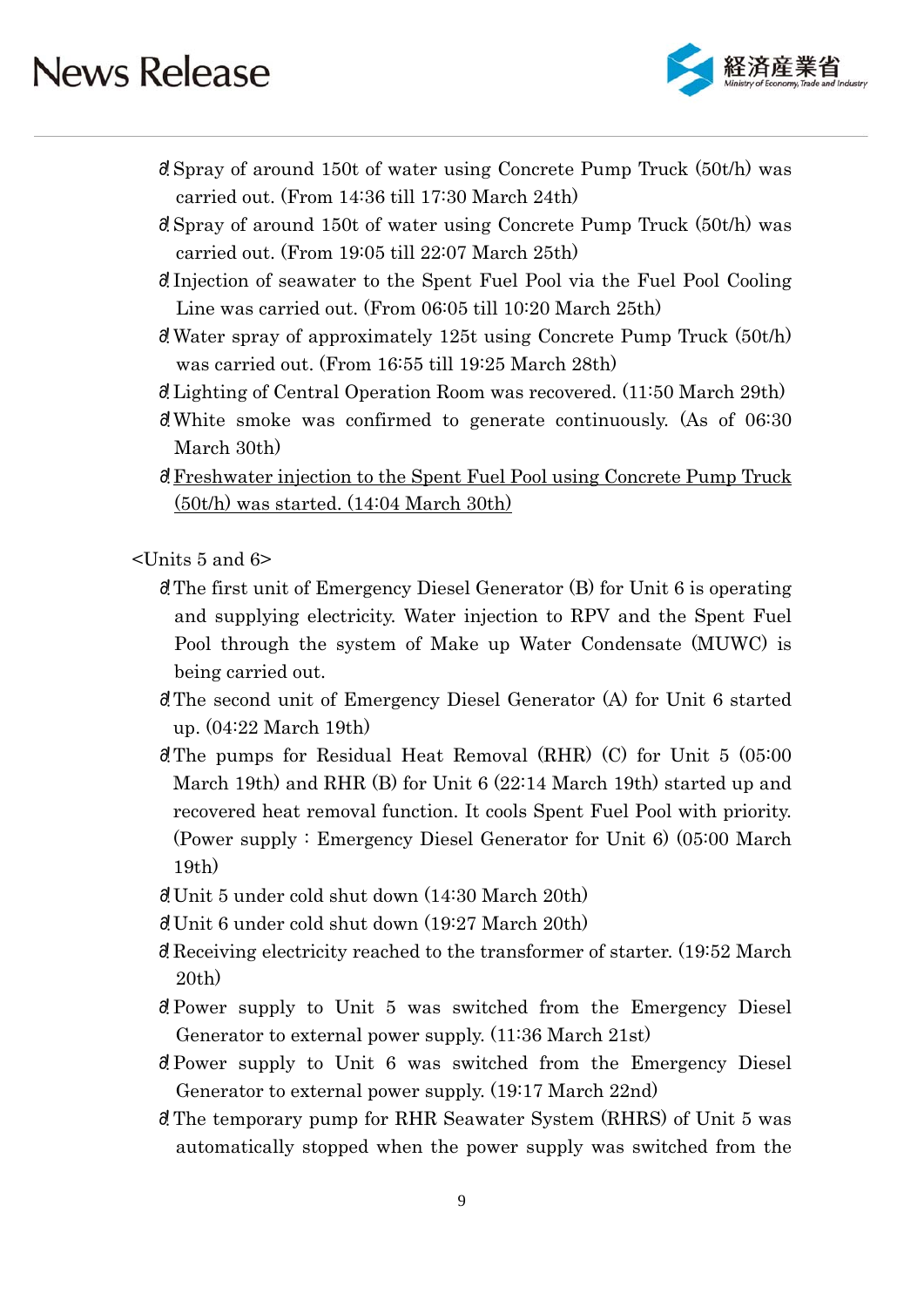

temporary to the permanent. (17:24 March 23rd)

- 䞉!Repair of the temporary pump for RHRS of Unit 5 was completed (16:14 March 24th) and cooling was started again. (16:35 March 24th)
- 䞉!Power supply for the temporary pump for RHRS of Unit 6 was switched from the temporary to the permanent. (15:38 and 15:42 March 25th)

### <Common Spent Fuel Pool>

- 䞉!It was confirmed that the water level of Spent Fuel Pool was maintained almost full at after 06:00 March 18th.
- 䞉! Water spray over the Common Spent Fuel Pool was started (From 10:37 till 15:30 March 21st)
- $\delta$ ! The power was started to be supplied (15:37 March 24th) and cooling was also started.(18:05 March 24th)
- $\delta$ . As of 08:30 March 29th, water temperature of the pool was around 32Ⅲ.

### <Other>

䞉!As the result of nuclide analysis at around the southern Water Discharge Canal,  $7.4\emptyset$  10<sup>1</sup>Bq/cm<sup>3</sup> of <sup>131</sup>I (Iodine) (1,850.5 times higher than the concentration limit in water outside the Environmental Monitoring Area) was detected. (14:30 March 26th)

(As the result of measurement on 27 March, it was detected as 250 times higher than the limit in water. On the other hand, as the result of the analysis at the north side of the Water Discharge Canal of the NPS, 4.6Ø 101Bq/cm3 of 131I (Iodine) (1,150 times higher than the limit) was detected. (14:05 March 27th)

- ㋪The water was confirmed to be collected in the vertical parts of the trenches (an underground structure for laying pipes, shaped like a tunnel) outside of the turbine building of Units 1 to 3. The dose rates on the water surface were 0.4 mSv/h of the Unit 1's trench and 1,000 mSv/h of the Unit 2's trench. The rate of the Unit 3's trench could not measure because of the rubble. (Around 15:30 March 27th)
- $\mathbb{C}$ In the samples of soil collected on 21 and 22 March 2011 on the site (at 5 points) of Fukushima Dai-ichi NPS, plutonium 238, 239 and 240 were detected (23:45 March 28th announced by TEPCO). The concentration of the detected plutonium was at the equivalent level of the fallout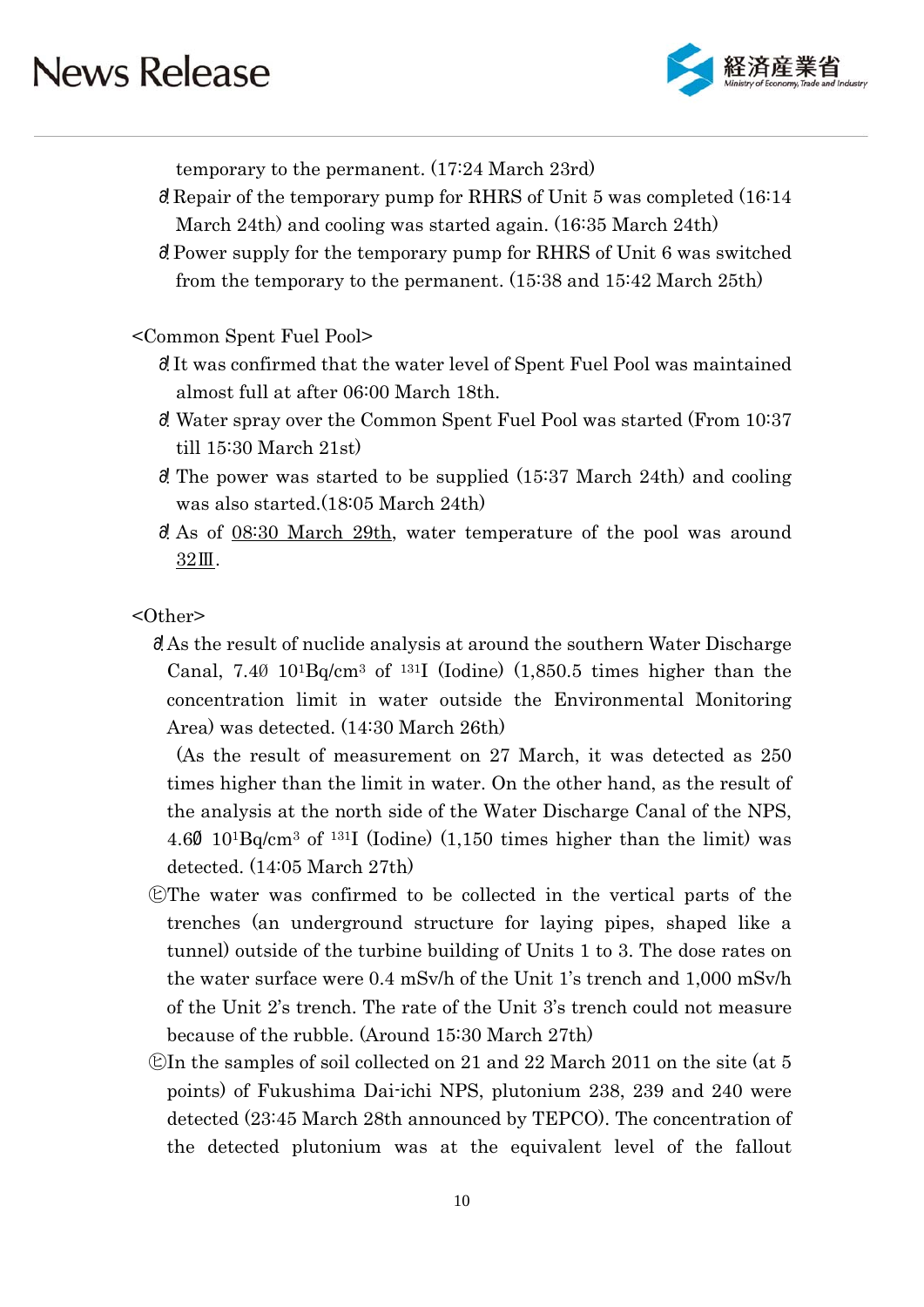

(radioactive fallout) that was observed in Japan concerning the past atmospheric nuclear testing, i.e. at the equivalent level of the normal condition of environment, and was not at the level of having harmful influence on human body.

㋪When removing the flange of pipes of Residual Heat Removal Seawater System outside the building of Unit 3, three subcontractor's employees were wetted by the water remaining in the pipe. However, as the result of wiping the water off, no radioactive materials were attached to their bodies. (12:03 March 29th)

### Fukushima Dai-ni NPS (TEPCO)

(Naraha Town / Tomioka Town, Futaba County, Fukushima Prefecture.)

(1) The state of operation

| Unit1 $(1,100MWe)$ : |            | automatic shutdown, cold shut down at 17:00, |  |  |  |
|----------------------|------------|----------------------------------------------|--|--|--|
|                      | March 14th |                                              |  |  |  |
| Unit2 $(1,100MWe)$ : |            | automatic shutdown, cold shut down at 18:00, |  |  |  |
|                      | March 14th |                                              |  |  |  |
| Unit3 $(1,100MWe)$ : |            | automatic shutdown, cold shut down at 12:15, |  |  |  |
|                      | March 12th |                                              |  |  |  |
| Unit4 $(1,100MWe)$ : |            | automatic shutdown, cold shut down at 07:15, |  |  |  |
|                      | March 15th |                                              |  |  |  |

|                  | Unit         | Unit 1   | $\operatorname{Unit} 2$ | Unit 3   | Unit 4   |
|------------------|--------------|----------|-------------------------|----------|----------|
| Reactor          | MPa          | 0.12     | 0.06                    | 0.10     | 0.14     |
| $Pressure*1$     |              |          |                         |          |          |
| Reactor<br>water | $\mathbf{H}$ | 51.4     | 62.3                    | 34.5     | 27.0     |
| temperature      |              |          |                         |          |          |
| Reactor<br>water | mm           | 7,196    | 7,446                   | 7,826    | 7,904    |
| $level^*2$       |              |          |                         |          |          |
| Suppression      |              |          |                         |          |          |
| pool<br>water    | $\mathbb{I}$ | 24       | 25                      | 27       | 27       |
| temperature      |              |          |                         |          |          |
| Suppression      | kPa          | 106      | 107                     | 103      | 102      |
| pool pressure    | (abs)        |          |                         |          |          |
| Remarks          |              | cold     | cold                    | cold     | cold     |
|                  |              | shutdown | shutdown                | shutdown | shutdown |

|  | (2) Major plant parameters (As of 14:00 March 30th) |  |
|--|-----------------------------------------------------|--|
|--|-----------------------------------------------------|--|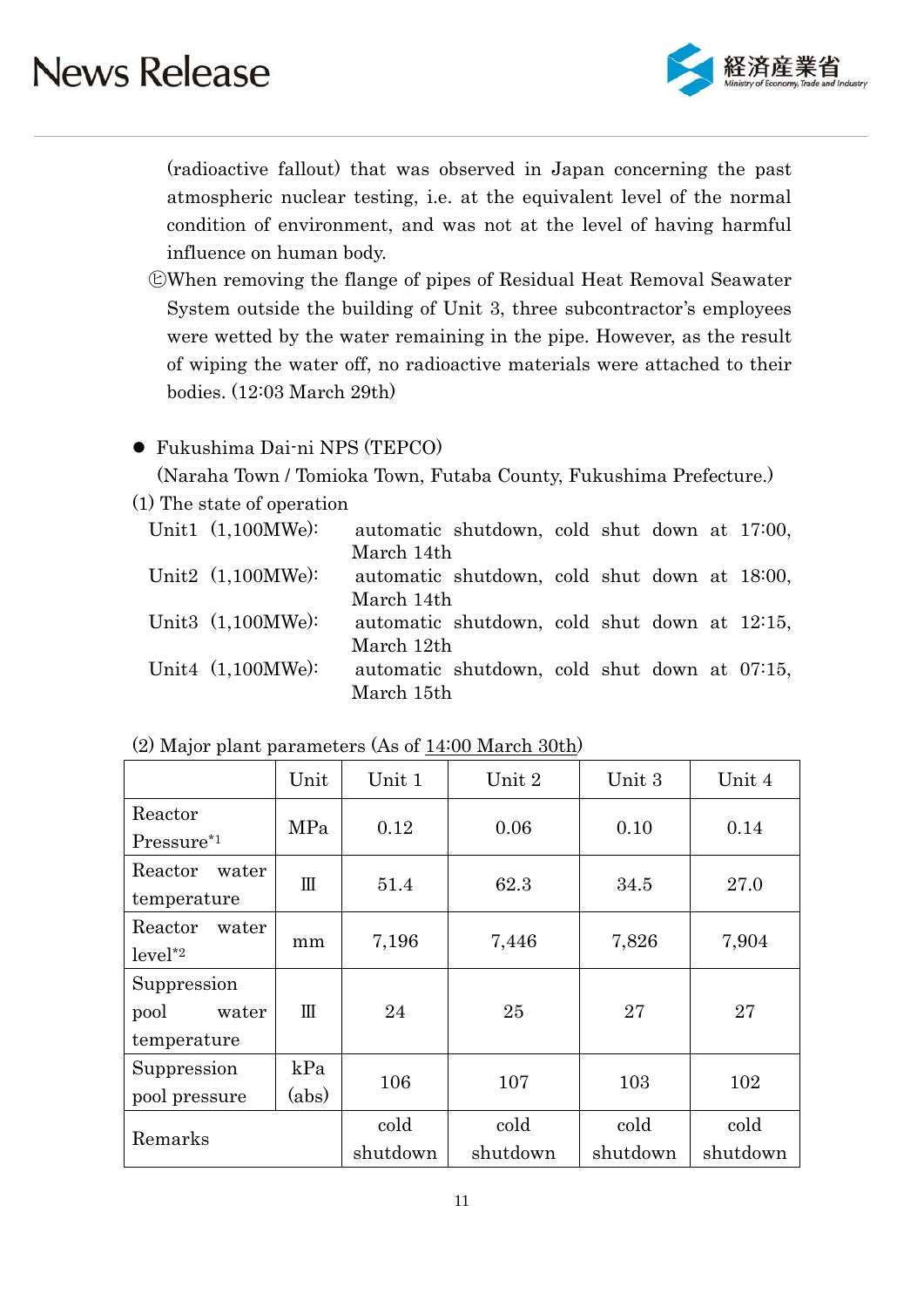

- \*1: Converted from reading value to absolute pressure
- \*2: Distance from the top of fuel
- (3) Report concerning other incidents
	- 䞉!TEPCO reported to NISA the event in accordance with the Article 10 of the Act on Special Measures Concerning Nuclear Emergency Preparedness regarding Unit 1. (18:08 March 11th)
	- 䞉!TEPCO reported to NISA the events in accordance with the Article 10 regarding Units 1, 2 and 4. (18:33 March 11th)
	- 䞉!TEPCO reported to NISA the event (Loss of pressure suppression functions) falling under the Article 15 of the Act on Special Measures Concerning Nuclear Emergency Preparedness regarding Unit 1. (5:22 March 12th)
	- 䞉!TEPCO reported to NISA the event (Loss of pressure suppression functions) falling under the Article 15 of the Act on Special Measures Concerning Nuclear Emergency Preparedness regarding Unit 2. (5:32 March 12th)
	- 䞉!TEPCO reported to NISA the event (Loss of pressure suppression function) falling under the Article 15 of the Act on Special Measures Concerning Nuclear Emergency Preparedness regarding Unit 4 of Fukushima Dai-ni NPS. (6:07 March 12th)
- Onagawa NPS (Tohoku Electric Power Co. Inc.)

(Onagawa Town, Oga County and Ishinomaki City, Miyagi Prefecture)

(1) The state of operation

Unit 1 (524MWe): automatic shutdown, cold shut down at 0.58, March 12th

Unit 2 (825MWe): automatic shutdown, cold shut down at earthquake

Unit 3 (825MWe): automatic shutdown, cold shut down at 1:17, March 12th

(2) Readings of monitoring post, etc.

MP2 (Monitoring at the North End of Site Boundary) approx.  $0.62 \text{ OSV/h}$  (16:00 March 29th)  $\phi$  approx.  $0.58 \text{ OSV/h}$  (16:00 March 30th)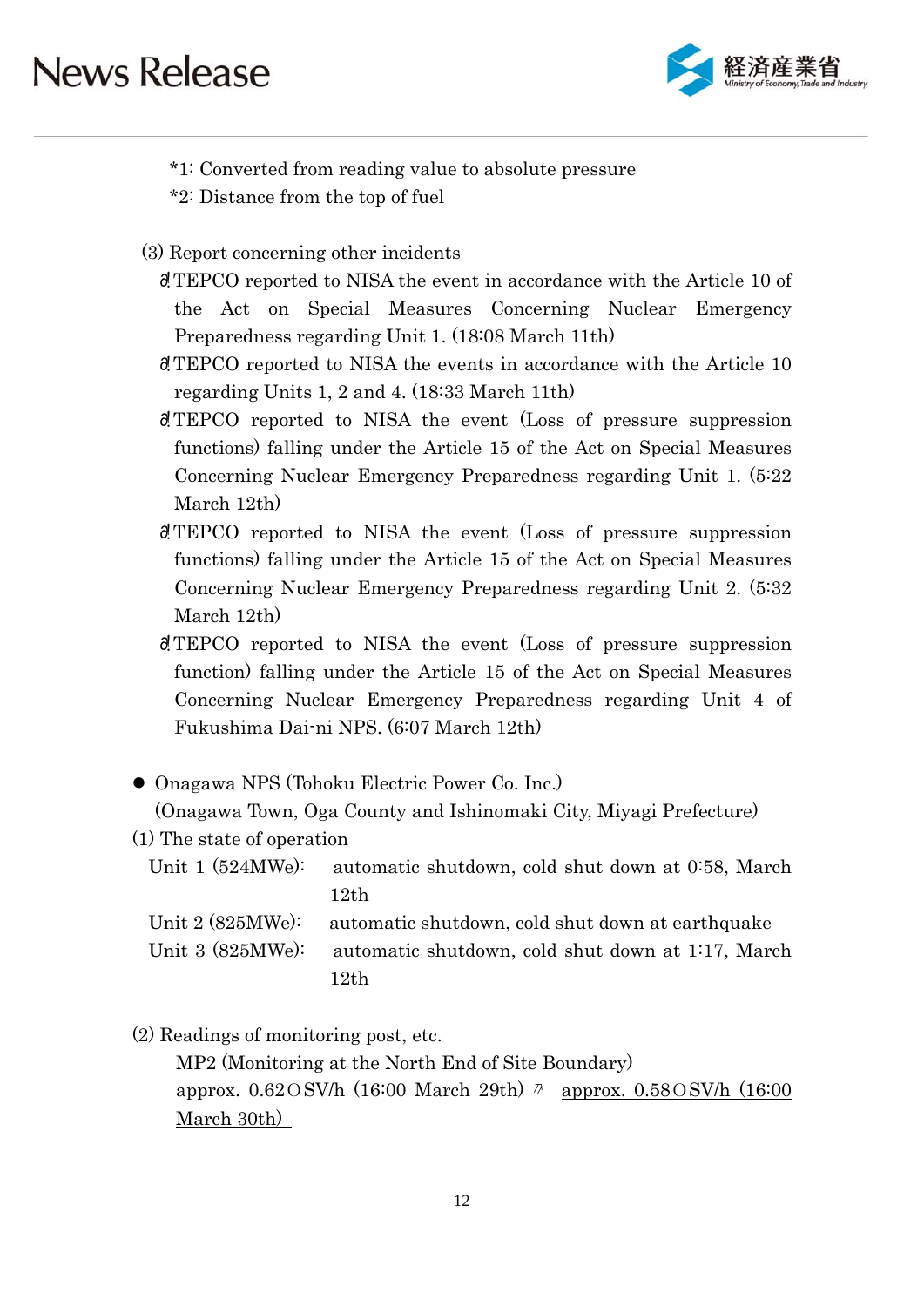

### (3) Report concerning other incidents

- 䞉! Fire Smoke on the first basement of the Turbine Building was confirmed to be extinguished. (22:55 on March 11th)
- 䞉! Tohoku Electric Power Co. reported to NISA in accordance with the Article 10 of the Act on Special Measures Concerning Nuclear Emergency Preparedness. (13:09 March 13th)

### 2. Action taken by NISA

(March 11th)

- 14:46 Set up of the NISA Emergency Preparedness Headquarters (Tokyo) immediately after the earthquake
- 15:42 TEPCO reported to NISA in accordance with the Article 10 of the Act on Special Measures Concerning Nuclear Emergency Preparedness regarding Fukushima Dai-ichi NPS.
- 16:36 TEPCO recognized the event (Inability of water injection of the Emergency Core Cooling System) in accordance with the Article 15 of the Act on Special Measures Concerning Nuclear Emergency Preparedness regarding Units 1 and 2 of Fukushima Dai-ichi NPS. (Reported to NISA at 16:45)
- 18:08 Regarding Unit 1 of Fukushima Dai-ni NPS, TEPCO reported to NISA in accordance with the Article 10 of the Act on Special Measures Concerning Nuclear Emergency Preparedness.
- 18:33 Regarding Units 1, 2 and 4 of Fukushima Dai-ni NPS, TEPCO reported to NISA in accordance with the Article 10 of Act on Special Measures Concerning Nuclear Emergency Preparedness.
- 19:03 The Government declared the state of nuclear emergency. (Establishment of the Government Nuclear Emergency Response Headquarters and the Local Nuclear Emergency Response Headquarters)
- 20:50 Fukushima Prefecture's Emergency Response Headquarters issued a direction for the residents within 2 km radius from Unit 1 of Fukushima Dai-ichi NPS to evacuate. (The population of this area is 1,864.)
- 21:23 Directives from the Prime Minister to the Governor of Fukushima Prefecture, the Mayor of Okuma Town and the Mayor of Futaba Town were issued regarding the event occurred at Fukushima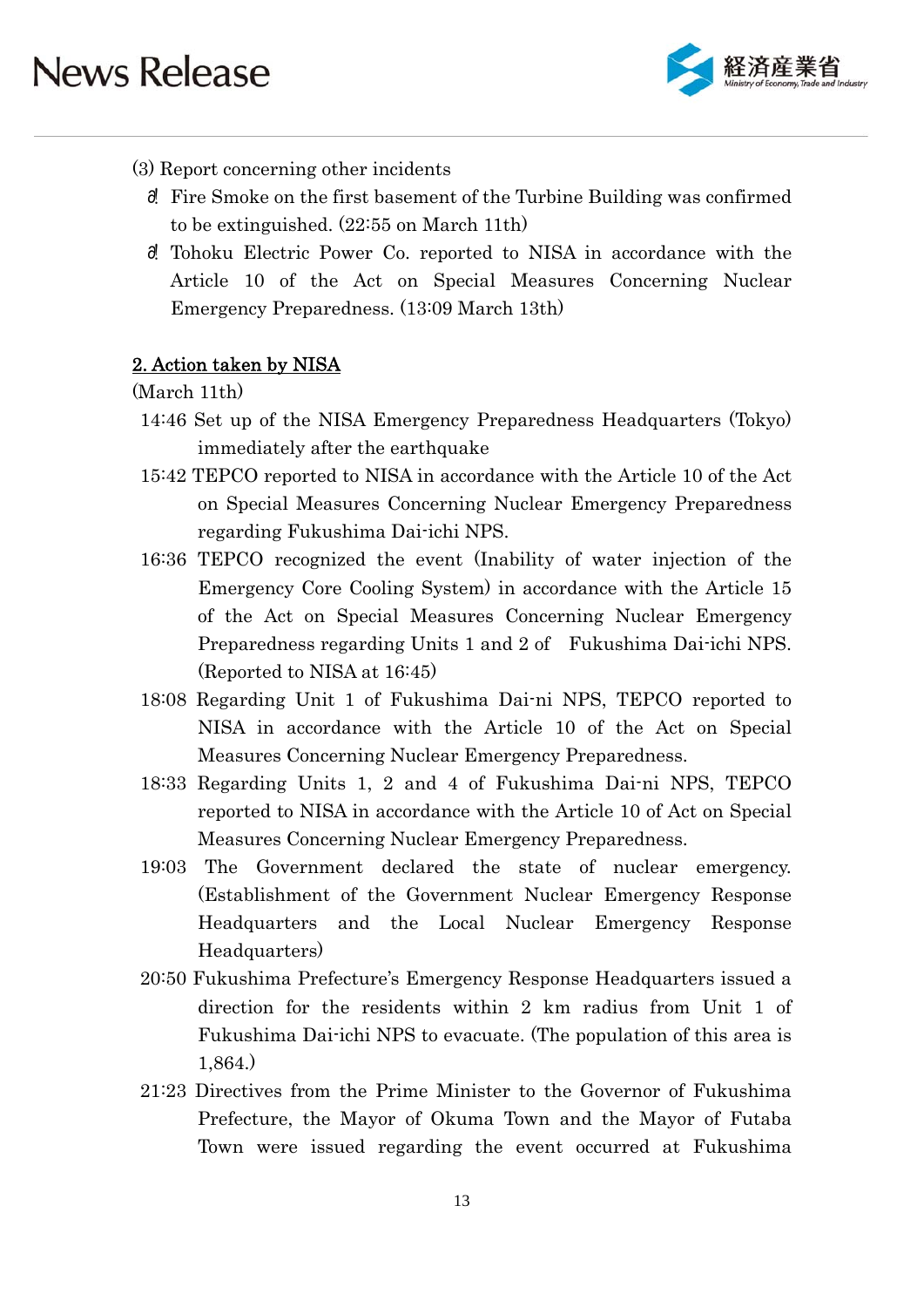

Dai-ichi NPS, TEPCO, in accordance with the Paragraph 3, the Article 15 of the Act on Special Measures Concerning Nuclear Emergency Preparedness as follows:

- Direction for the residents within 3km radius from Unit 1 of Fukushima Dai-ichi NPS to evacuate
- Direction for the residents within 10km radius from Unit 1 of Fukushima Dai-ichi NPS to stay in-house
- 24:00 The Vice Minister of Economy, Trade and Industry, Ikeda arrived at the Local Nuclear Emergency Response Headquarters

(March12th)

- 05:22 Regarding Unit 1 of Fukushima Dai-ni NPS, TEPCO recognized the event (Loss of pressure suppression function) to fall under the Article 15 of the Act on Special Measures Concerning Nuclear Emergency Preparedness. (Reported to NISA at 06:27)
- 05:32 Regarding Unit 2 of Fukushima Dai-ni NPS, TEPCO recognized the event (Loss of pressure suppression function) to fall under the Article 15 of the Act on Special Measures Concerning Nuclear Emergency Preparedness.
- 05:44 Residents within 10km radius from Unit 1 of Fukushima Dai-ichi NPS shall evacuate by the Prime Minister Directive.
- 06:07 Regarding of Unit 4 of Fukushima Dai-ni NPS, TEPCO recognized the event (Loss of pressure suppression function) to fall under the Article 15 of the Act on Special Measures Concerning Nuclear Emergency Preparedness.
- 06:50 In accordance with the Paragraph 3, the Article 64 of the Nuclear Regulation Act, the order was issued to control the internal pressure of PCV of Units 1 and 2 of Fukushima Dai-ichi NPS.
- 07:45 Directives from the Prime Minister to the Governor of Fukushima Prefecture, the Mayors of Hirono Town, Naraha Town , Tomioka Town and Okuma Town were issued regarding the event occurred at Fukushima Dai-ni NPS, TEPCO, pursuant to the Paragraph 3, the Article 15 of the Act on Special Measures Concerning Nuclear Emergency Preparedness as follows:
	- Direction for the residents within 3km radius from Fukushima Dai-ni NPS to evacuate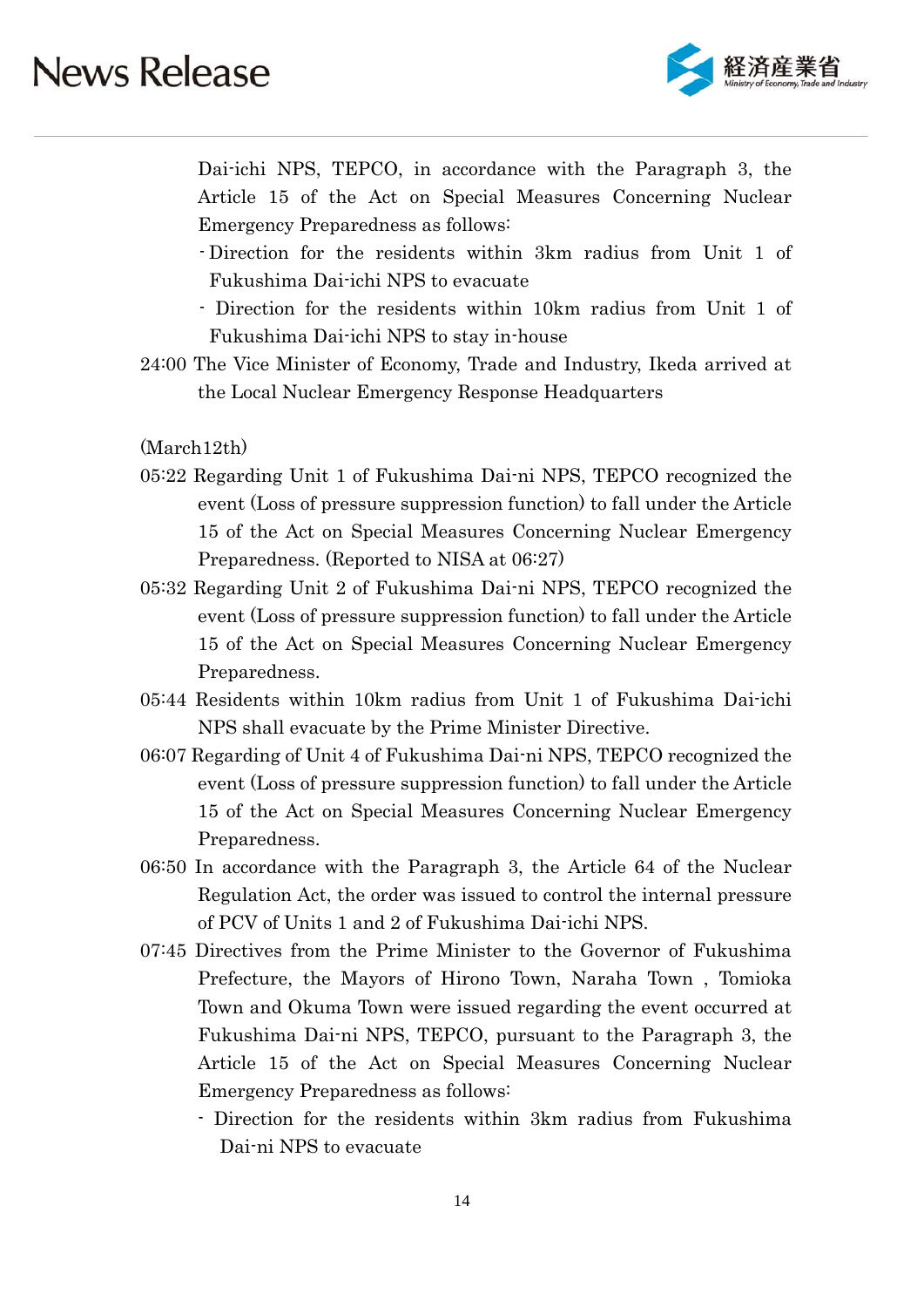

- Direction for the residents within 10km radius from Fukushima Dai-ni NPS to stay in-house
- 17:00 TEPCO reported to NISA the event (Unusual increase of radiation dose at the site boundary) falling under the Article 15 of the Act on Special Measures Concerning Nuclear Emergency Preparedness regarding Fukushima Dai-ichi NPS.
- 17:39 The Prime Minister directed evacuation of the residents within the 10 km radius from Fukushima Dai-ni NPS.
- 18:25 The Prime Minister directed evacuation of the residents within the 20km radius from Fukushima Dai-ichi NPS.
- 19:55 Directives from the Prime Minister was issued regarding seawater injection to Unit 1 of Fukushima Dai-ichi NPS.
- 20:05 Considering the Directives from the Prime Minister and pursuant to the Paragraph 3, the Article 64 of the Nuclear Regulation Act, the order was issued to inject seawater to Unit 1 of Fukushima Dai-ichi NPS and so on.

20:20 At Unit 1 of Fukushima Dai-ichi NPS, seawater injection started.

(March 13th)

- 05:38 TEPCO reported to NISA the event (Total loss of coolant injection function) falling under the Article 15 of the Act on Special Measures Concerning Nuclear Emergency Preparedness regarding Unit 3 of Fukushima Dai-ichi NPS. Recovering efforts by TEPCO of the power source and coolant injection function and the work on venting were under way.
- 09:01 TEPCO reported to NISA the event (Unusual increase of radiation dose at the site boundary) falling under the Article 15 of the Act on Special Measures Concerning Nuclear Emergency Preparedness regarding Fukushima Dai-ichi NPS.
- 09:08 Pressure suppression and fresh water injection started for Unit 3 of Fukushima Dai-ichi NPS.
- 09:20 The Pressure Vent Valve of Unit 3 of Fukushima Dai-ichi NPS was opened.
- 09:30 Directive was issued for the Governor of Fukushima Prefecture, the Mayors of Okuma Town, Futaba Town, Tomioka Town and Namie Town in accordance with the Act on Special Measures Concerning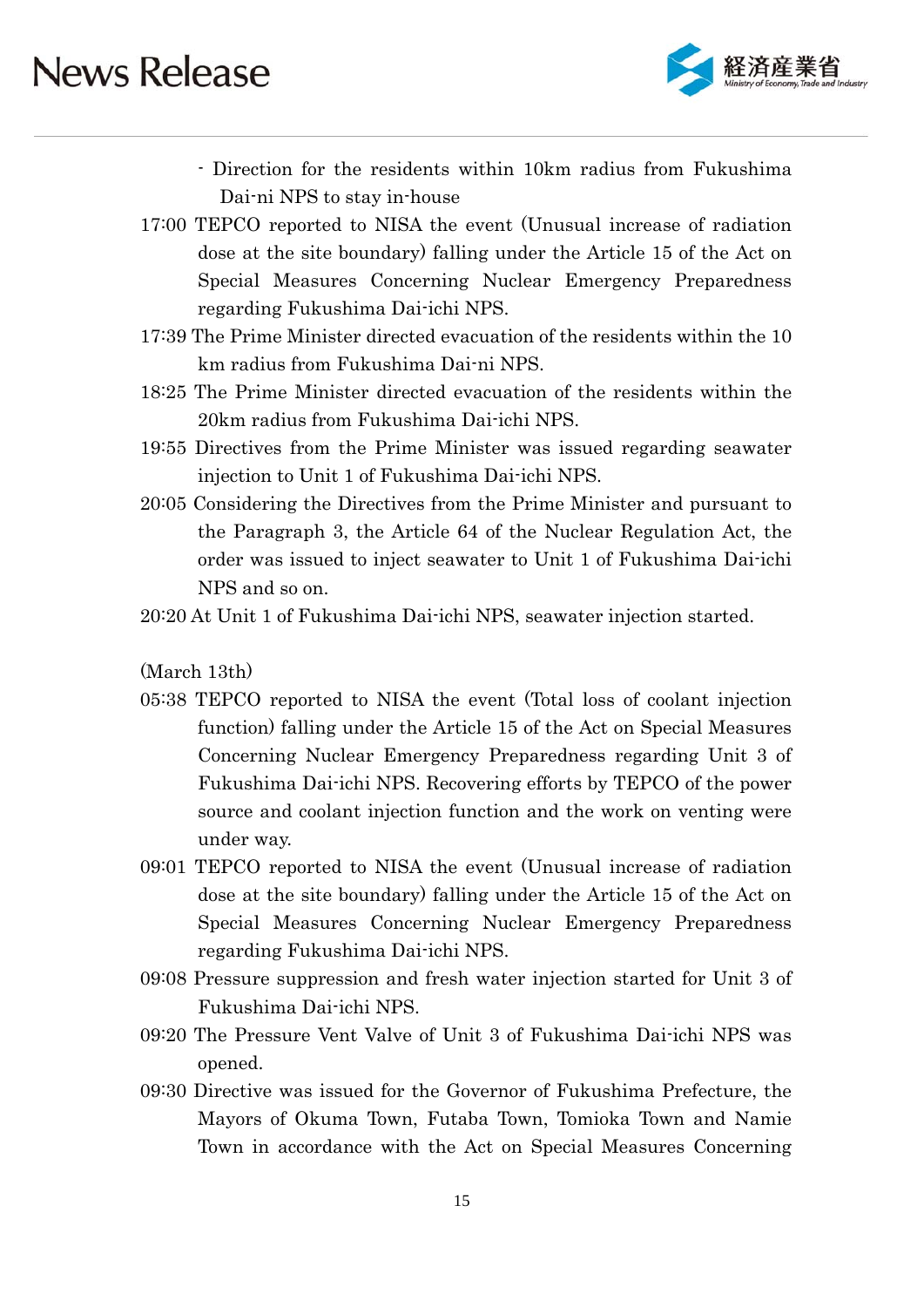

Nuclear Emergency Preparedness on the contents of radioactivity decontamination screening.

- 13:09 Tohoku Electric Power Co. reported to NISA that Onagawa NPS reached a situation specified in the Article 10 of the Act on Special Measures Concerning Nuclear Emergency Preparedness.
- 13:12 Fresh water injection was switched to seawater injection for Unit 3 of Fukushima Dai-ichi NPS.
- 14:36 TEPCO reported to NISA the event (Unusual increase of radiation dose at the site boundary) falling under the Article 15 of the Act on Special Measures Concerning Nuclear Emergency Preparedness regarding Fukushima Dai-ichi NPS.

(March 14th)

- 01:10 Seawater injection for Units 1 and 3 of Fukushima Dai-ichi NPS were temporarily interrupted due to the lack of seawater in pit.
- 03:20 Seawater injection for Unit 3 of Fukushima Dai-ichi NPS was restarted.
- 04:40 TEPCO reported to NISA the event (Unusual increase of radiation dose at the site boundary) falling under the Article 15 of the Act on Special Measures Concerning Nuclear Emergency Preparedness regarding Fukushima Dai-ichi NPS.
- 05:38 TEPCO reported to NISA the event (Unusual increase of radiation dose at the site boundary) falling under the Article 15 of the Act on Special Measures Concerning Nuclear Emergency Preparedness regarding Fukushima Dai-ichi NPS.
- 07:52 TEPCO reported to NISA the event (Unusual rise of the pressure in PCV) falling under the Article 15 of the Act on Special Measures Concerning Nuclear Emergency Preparedness regarding Unit 3 of Fukushima Dai-ichi NPS.
- 13:25 Regarding Unit 2 of Fukushima Dai-ichi NPS, TEPCO recognised the event (Loss of reactor cooling function) to fall under the Article 15 of the Act on Special Measures Concerning Nuclear Emergency Preparedness.
- 22:13 TEPCO reported to NISA in accordance with the Article 10 of the Act on Special Measures Concerning Nuclear Emergency Preparedness regarding Fukushima Dai-ni NPS.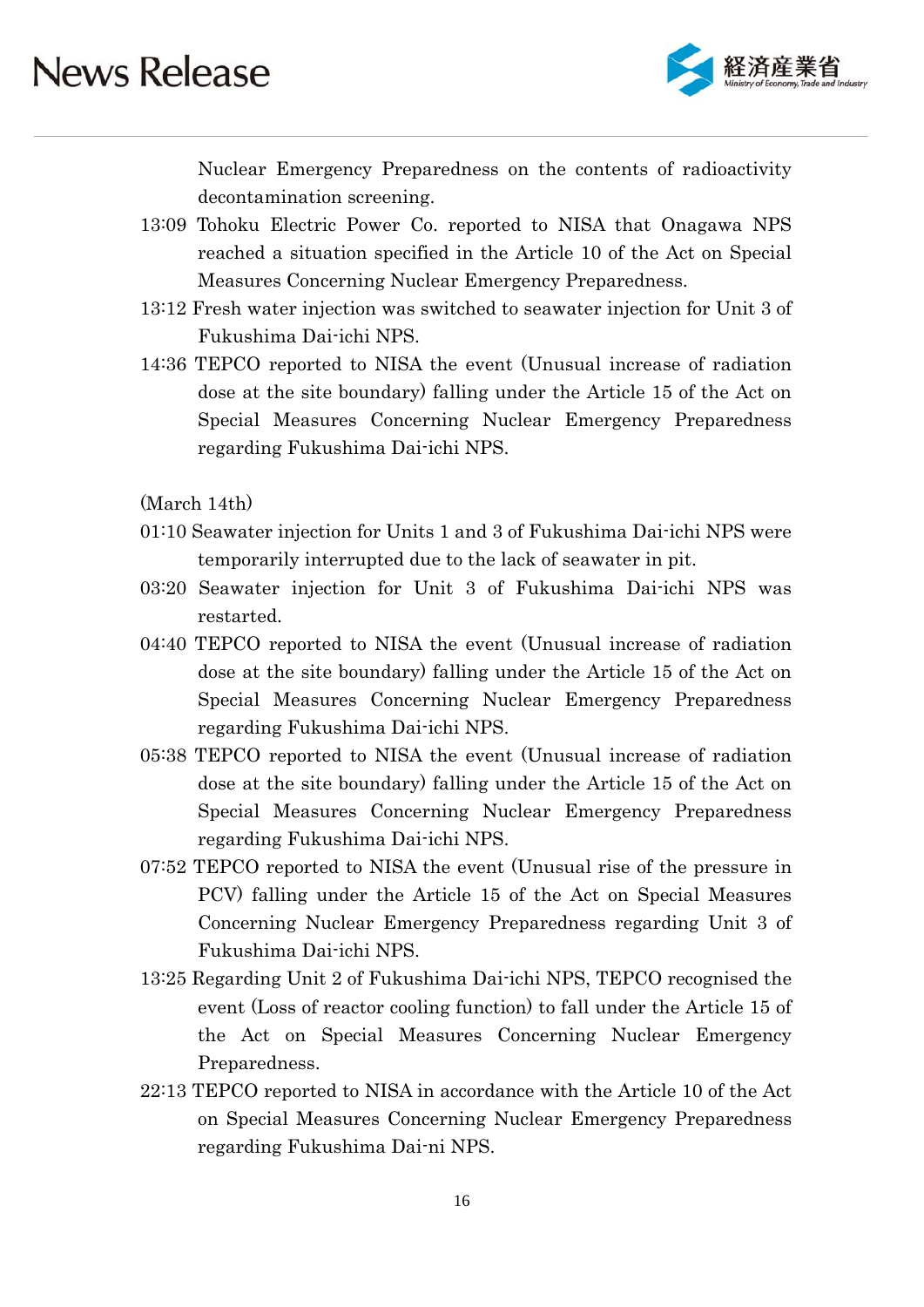

22:35 TEPCO reported to NISA the event (Unusual increase of radiation dose at the site boundary) falling under the Article 15 of the Act on Special Measures Concerning Nuclear Emergency Preparedness regarding Fukushima Dai-ichi NPS.

(March 15th)

- 00:00: The acceptance of experts from IAEA was decided. NISA agreed to accept the offer of dispatching of the expert on NPS damage from IAEA considering the intention by Mr. Amano, Director General of IAEA. Therefore, the schedule of expert acceptance will be planned from now on according to the situation.
- 00:00: NISA also decided the acceptance of experts dispatched from NRC.
- 07:21 TEPCO reported to NISA the event (Unusual increase of radiation dose at the site boundary) falling under the Article 15 of the Act on Special Measures Concerning Nuclear Emergency Preparedness regarding Fukushima Dai-ichi NPS.
- 07:24 Incorporated Administration Agency, Japan Atomic Energy Agency (JAEA) reported to NISA in accordance with the Article 10 of the Act on Special Measures Concerning Nuclear Emergency Preparedness regarding Nuclear Fuel Cycle Engineering Laboratories, Tokai Research and Development Centre.
- 07:44 JAEA reported to NISA in accordance with the Article 10 of the Act on Special Measures Concerning Nuclear Emergency Preparedness regarding Nuclear Science Research Institute.
- 08:54 TEPCO reported to NISA the event (Unusual increase of radiation dose at the site boundary) falling under the Article 15 of the Act on Special Measures Concerning Nuclear Emergency Preparedness regarding Fukushima Dai-ichi NPS.
- 10:30 According to the Nuclear Regulation Act, the Minister of Economy, Trade and Industry issued the directions as follows.
	- For Unit 4: To extinguish fire and to prevent the occurrence of re-criticality
	- For Unit 2: To inject water to reactor vessel promptly and to vent Drywell.
- 10:59 Considering the possibility of lingering situation, it was decided that the function of the Local Nuclear Emergency Response Headquarters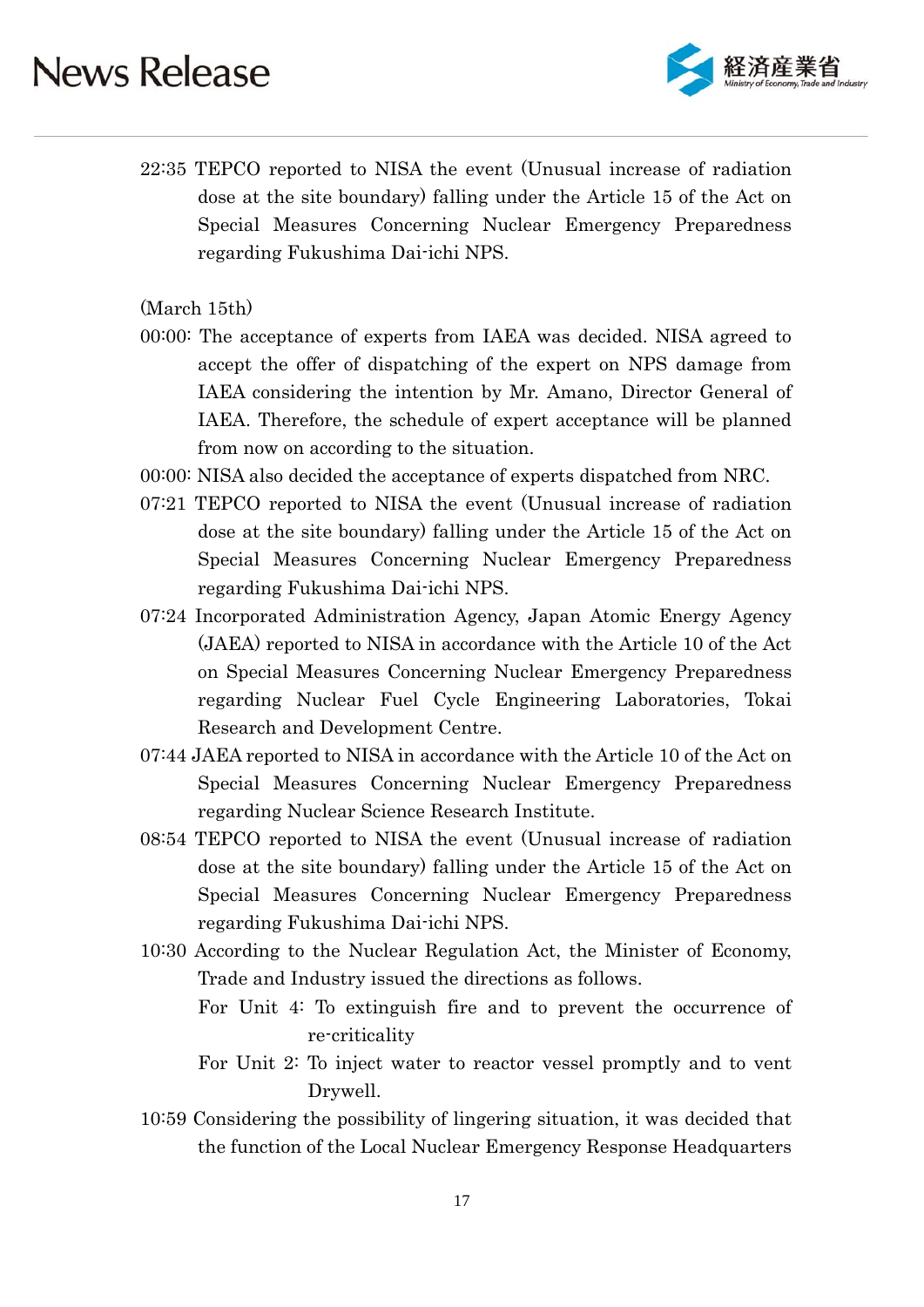

was moved to the Fukushima Prefectural Office.

11:00 The Prime Minister directed the in-house stay area.

 In-house stay was additionally directed to the residents in the area from 20 km to 30 km radius from Fukushima Dai-ichi NPS considering in-reactor situation.

- 16:30 TEPCO reported to NISA the event (Unusual increase of radiation dose at the site boundary) falling under the Article 15 of the Act on Special Measures Concerning Nuclear Emergency Preparedness regarding Fukushima Dai-ichi NPS.
- 22:00 According to the Nuclear Regulation Act, the Minister of Economy, Trade and Industry issued the following direction.
	- For Unit 4: To implement the injection of water to the Spent Fuel Pool.
- 23:46 TEPCO reported to NISA the event (Unusual increase of radiation dose at the site boundary) falling under the Article 15 of the Act on Special Measures Concerning Nuclear Emergency Preparedness regarding Fukushima Dai-ichi NPS.

(March 18th)

- 13:00 Ministry of Education, Culture, Sports, Science and Technology decided to reinforce the nation-wide monitoring survey in the emergency of Fukushima Dai-ichi and Dai-ni NPS.
- 15:55 TEPCO reported to NISA on the accidents and failure at Units 1, 2, 3 and 4 of Fukushima Dai-ichi NPS (Leakage of the radioactive materials inside of the reactor buildings to non-controlled area of radiation) pursuant to the Article 62-3 of the Nuclear Regulation Act.
- 16:48 Japan Atomic Power Co. reported to NISA accidents and failures in Tokai NPS (Failure of the seawater pump motor of the emergency diesel generator 2C) pursuant to the Article 62-3 of the Nuclear Regulation Act.

(March 19th)

07:44 The second unit of Emergency Diesel Generator (A) for Unit 6 started up.

 TEPCO reported to NISA that the pump for RHR (C) for Unit 5 started up and started to cooling Spent Fuel Storage Pool. (Power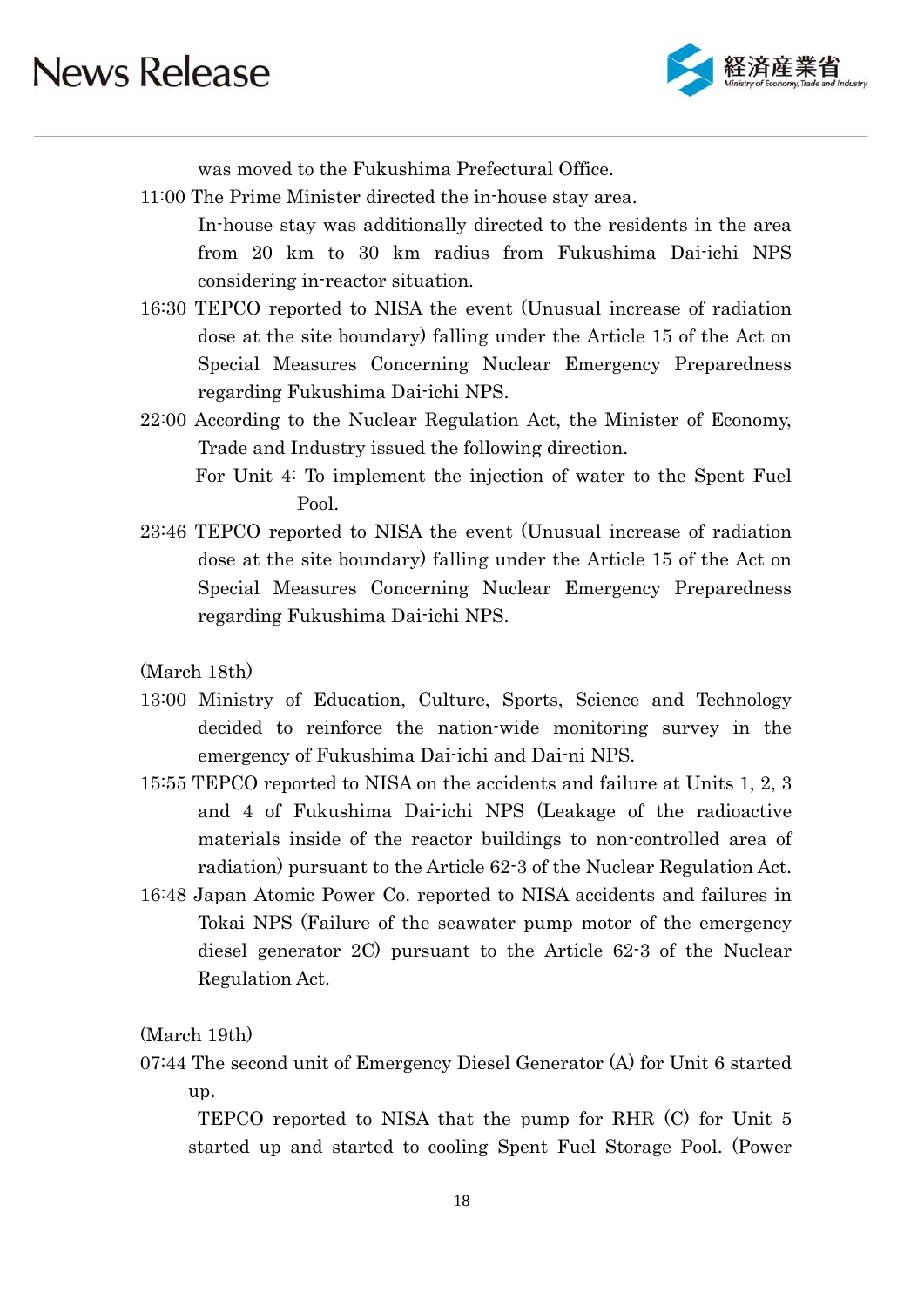

supply: Emergency Diesel Generator for Unit 6)

08:58 TEPCO reported to NISA the event (Unusual increase of radiation dose at the site boundary) falling under the Article 15 of the Act on Special Measures Concerning Nuclear Emergency Preparedness regarding Fukushima Dai-ichi NPS.

#### (March 20th)

23:30 Directive from Local Nuclear Emergency Response Headquarters to the Prefectural Governor and the heads of cities, towns and villages (Tomioka Town, Hutaba Town, Okuma Town, Namie Town, Kawauchi Village, Naraha Town, Minamisouma City, Tamura City, Kazurao Village, Hirono Town, Iwaki City and Iidate Village) was issued regarding the change of the reference value for the screening level for decontamination of radioactivity.

#### (March 21st)

- 07:45 Directive titled as "Administration of the stable Iodine" was issued from Local Nuclear Emergency Response Headquarters to the Prefectural Governor and the heads of cities, towns and villages (Tomioka Town, Hutaba Town, Okuma Town, Namie Town, Kawauchi Village, Naraha Town, Minamisouma City, Tamura City, Kazurao Village, Hirono Town, Iwaki City and Iidate Village), which directs the above-mentioned governor and the heads to administer stable Iodine under the direction of the headquarters and in the presence of medical experts, and not to administer it on personal judgements.
- 16:45 Directive titled as "Ventilation for using heating equipments within the in-house evacuation zone" was issued from the Director-General of Local Nuclear Emergency Response Headquarters to the Prefectural Governor and the heads of cities, towns and villages (Tomioka Town, Hutaba Town, Okuma Town, Namie Town, Kawauchi Village, Naraha Town, Minamisouma City, Tamura City, Kazurao Village, Hirono Town, Iwaki City and Iidate Village), which directs the above-mentioned governor and heads to publicly announce the guidance to the residents within the in-house evacuation zone, concerning the indoor use of heating equipments that require ventilation, in order to avoid poisoning from carbon monoxide and to reduce exposure.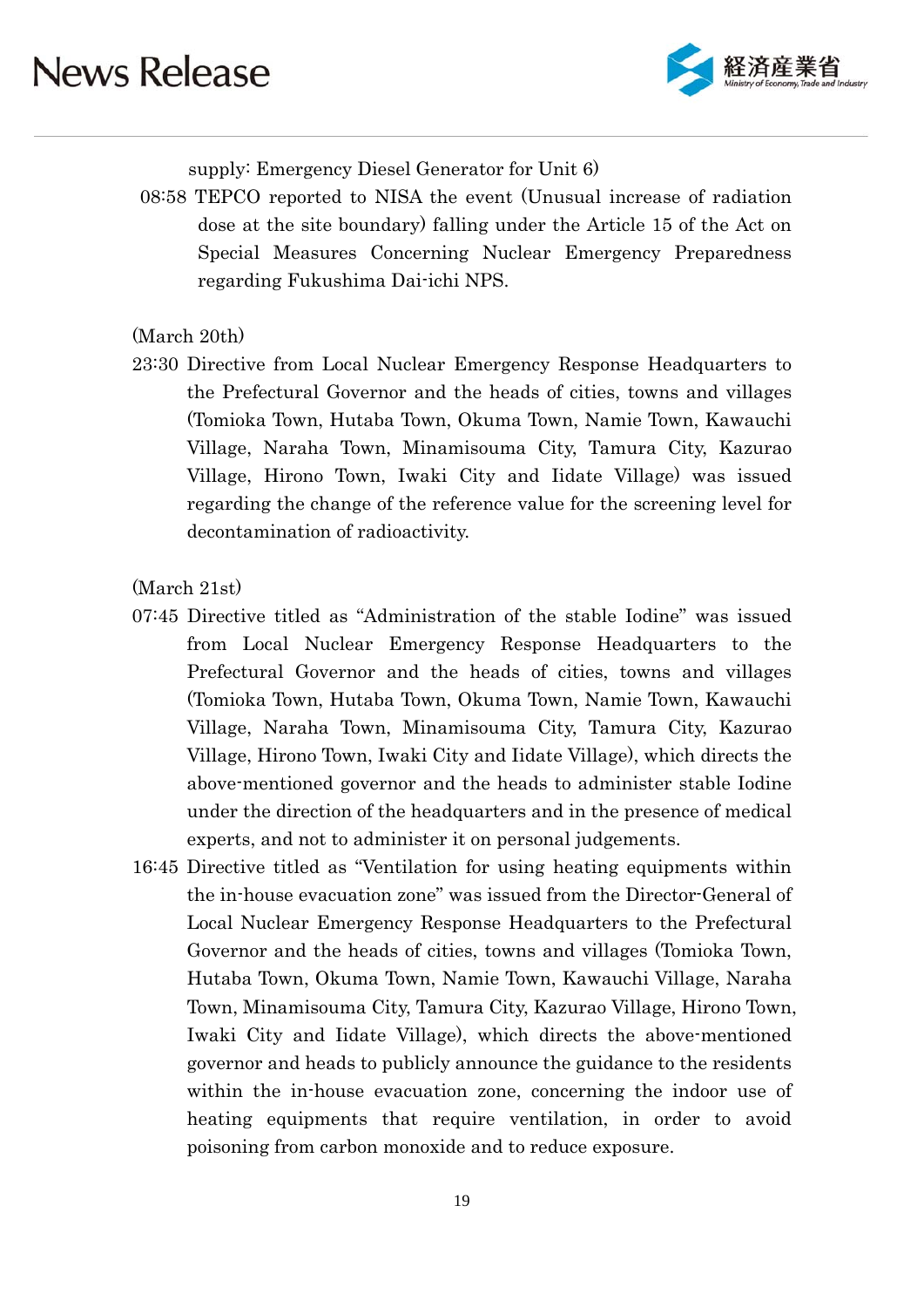

17:50 Directive from the Director-general of Government Nuclear Emergency Response Headquarters to the Prefectural Governors of Fukushima, Ibaraki, Tochigi and Gunma was issued, which direct the above-mentioned governors to issue a request to relevant businesses and people to suspend shipment of spinach, Kakina (a green vegetable) and raw milk for the time being.

### (March 22nd)

16:00 NISA received the response (Advice) from Nuclear Safety Commission Emergency Technical Advisory Body to the request for advice made by NISA, regarding the report from TEPCO titled as "The Results of Analysis of Seawater" dated March 22nd.

### (March 25th)

NISA directed orally to the TEPCO regarding the exposure of workers at the turbine building of Unit 3 of Fukushima Dai-ichi Nuclear Power Station occurred on March 24th, to review immediately and to improve its radiation control measures from the viewpoint of preventing a recurrence.

### (March 28th)

 Regarding the mistake in the evaluation of the concentration measurement in the stagnant water on the basement floor of the turbine building of Unit 2 of Fukushima Dai-ichi NPS announced by TEPCO on 27 March, NISA directed TEPCO orally to prevent the recurrence of such a mistake.

13:50 Receiving the suggestion by the special meeting of Nuclear Safety Commission (Stagnant water on the underground floor of the turbine building at Fukushima Dai-ichi Plant Unit 2), NISA directed TEPCO orally to add the sea water monitoring points and carry out the groundwater monitoring.

 ! Regarding the delay in the reporting of the water confirmed outside of the turbine buildings, NISA directed TEPCO to accomplish the communication in the company on significant information in a timely manner and to report it in a timely and appropriate manner.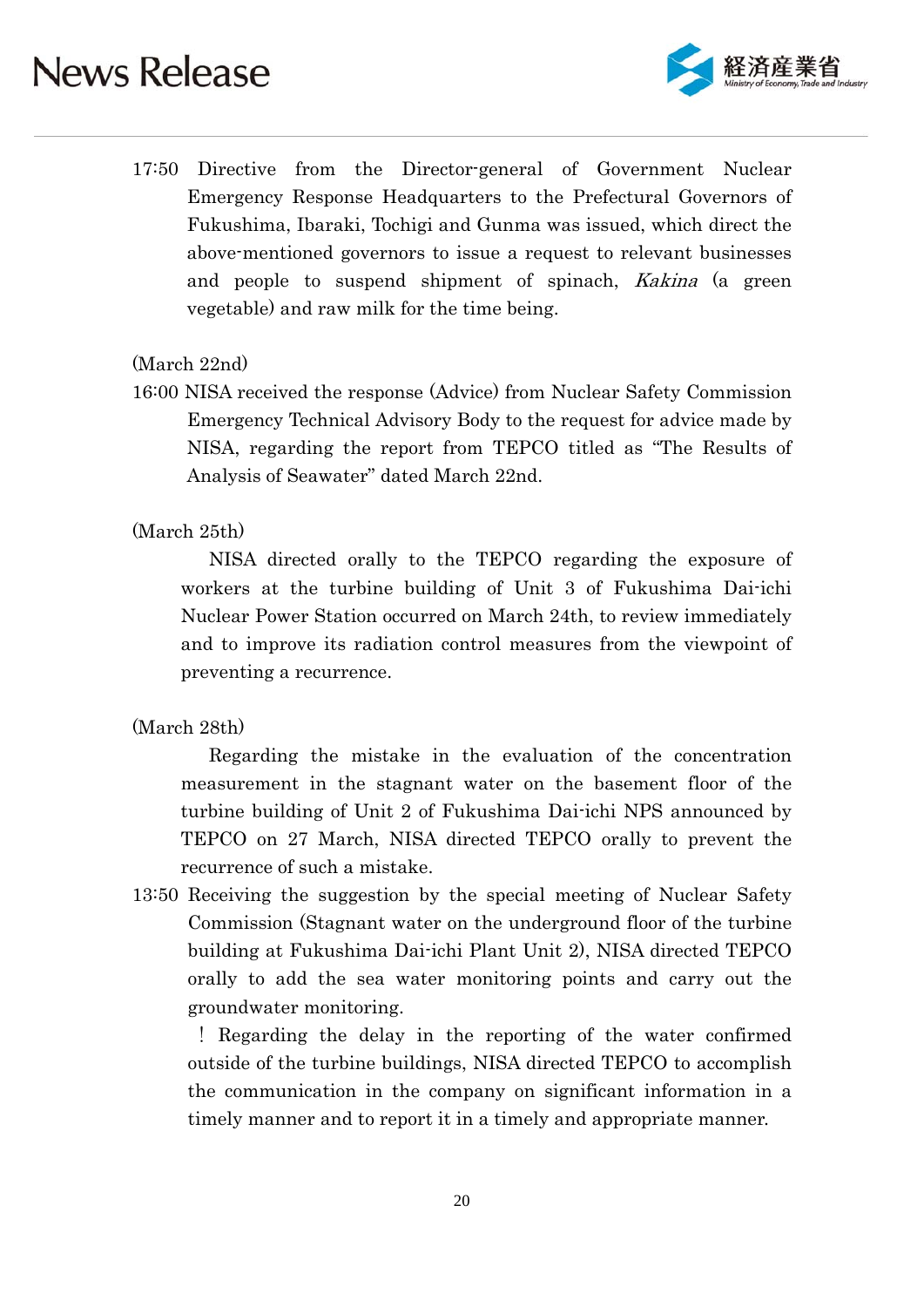

### (March 29th)

11:16 The report was received, regarding the accident and trouble etc. in Onagawa NPS of Tohoku Electric Power Co. Inc. (the trouble of pump of component cooling water system etc. in Unit 2 and the fall of heavy oil tank for auxiliary boiler of Unit 1 by tsunami), pursuant to the Article 62-3 of the Nuclear Regulation Act and the Article 3 of the Ministerial Ordinance for the Reports related to Electricity.

### (March 30th)

Directions as to implement the emergency safety measures for the other power stations considering the accident of Fukushima Dai-ichi and Dai-ni NPSs in 2011 was issued and handed to each electric power company and the relevant organization.

In order to strengthen the system to assist the nuclear accident suffers, the "Team to Assist the Lives of the Nuclear Accident Sufferer" headed by the Minister of Economy, Trade and Industry was established

 $\leq$  Possibility on radiation exposure  $\land$  As of 15:30 March 30th $\geq$ 

1. Exposure of residents

- (1) Including the about 60 evacuees from Futaba Public Welfare Hospital to Nihonmatsu City Fukushima Gender Equality Centre, as the result of measurement of 133 persons at the Centre, 23 persons counted more than 13,000 cpm were decontaminated.
- (2) The 35 residents transferred from Futaba Public Welfare Hospital to Kawamata Town Saiseikai Kawamata Hospital by private bus arranged by Fukushima Prefecture were judged to be not contaminated by the Prefectural Response Centre.
- (3) As for the about 100 residents in Futaba Town evacuated by bus, the results of measurement for 9 of the 100 residents were as follows. The evacuees, moving outside the Prefecture (Miyagi Prefecture), were divided into two groups, which joined later to Nihonmatsu City Fukushima Gender Equality Centre.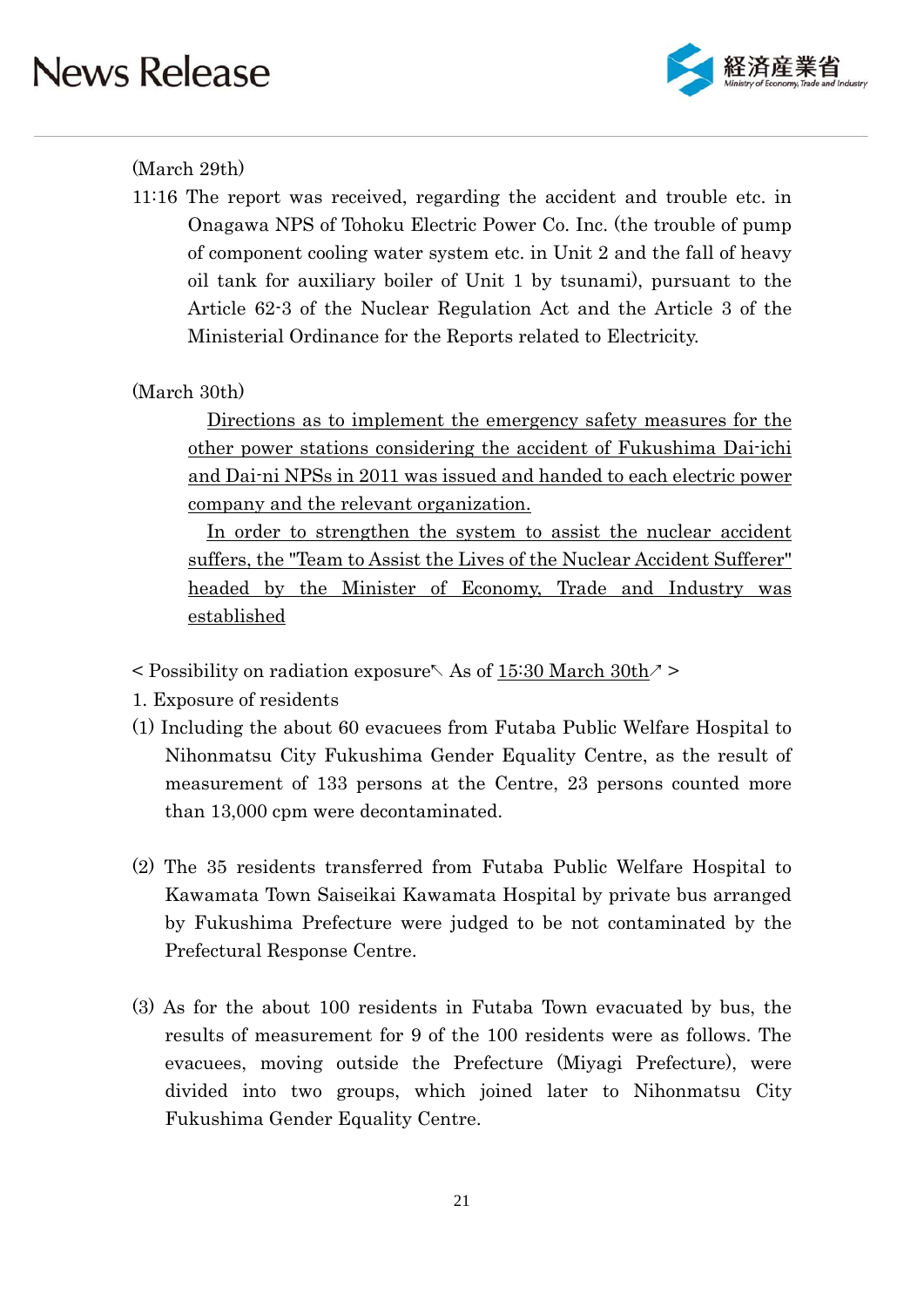

| No. of Counts                           | No. of Persons |
|-----------------------------------------|----------------|
| $18,000$ cpm                            |                |
| 30,000-36,000cpm                        |                |
| $40,000$ cpm                            |                |
| little less than 40,000cpm <sup>*</sup> |                |
| very small counts                       |                |

 \*(These results were measured without shoes, though the first measurement exceeded 100,000cpm)

(4) The screening was started at the Off site Centre in Okuma Town from March 12th to 15th. 162 people received examination until now. At the beginning, the reference value was set at 6,000cpm. 110 people were at the level below 6,000 cpm and 41 people were at the level of 6,000 cpm or more. When the reference value was increased to 13,000 cpm afterward, 8 people were at the level below 13,000 cpm and 3 people are at the level of 13,000 cpm or more.

The 5 out of 162 people examined were transported to hospital after being decontaminated.

- (5) The Fukushima Prefecture carried out the evacuation of patients and personnel of the hospitals located within 10km area. The screening of all the members showed that 3 persons have the high counting rate. These members were transported to the secondary medical institute of exposure. As a result of the screening on 60 fire fighting personnel involved in the transportation activities, the radioactivity higher than twice of the back ground was detected on 3 members. Therefore, all the 60 members were decontaminated.
- (6) Fukushima Prefecture has started the screening from 13 March. It is carried out by rotating the evacuation sites and at the 13 places (set up permanently) such as health offices. Up until March 28th, the screening was done to  $102,342$  people. Among them,  $101$  people were above the 100,000cpm, but when measured these people again without clothes, etc., the counts decreased to 100,000cpm and below, and there was no case which affects health.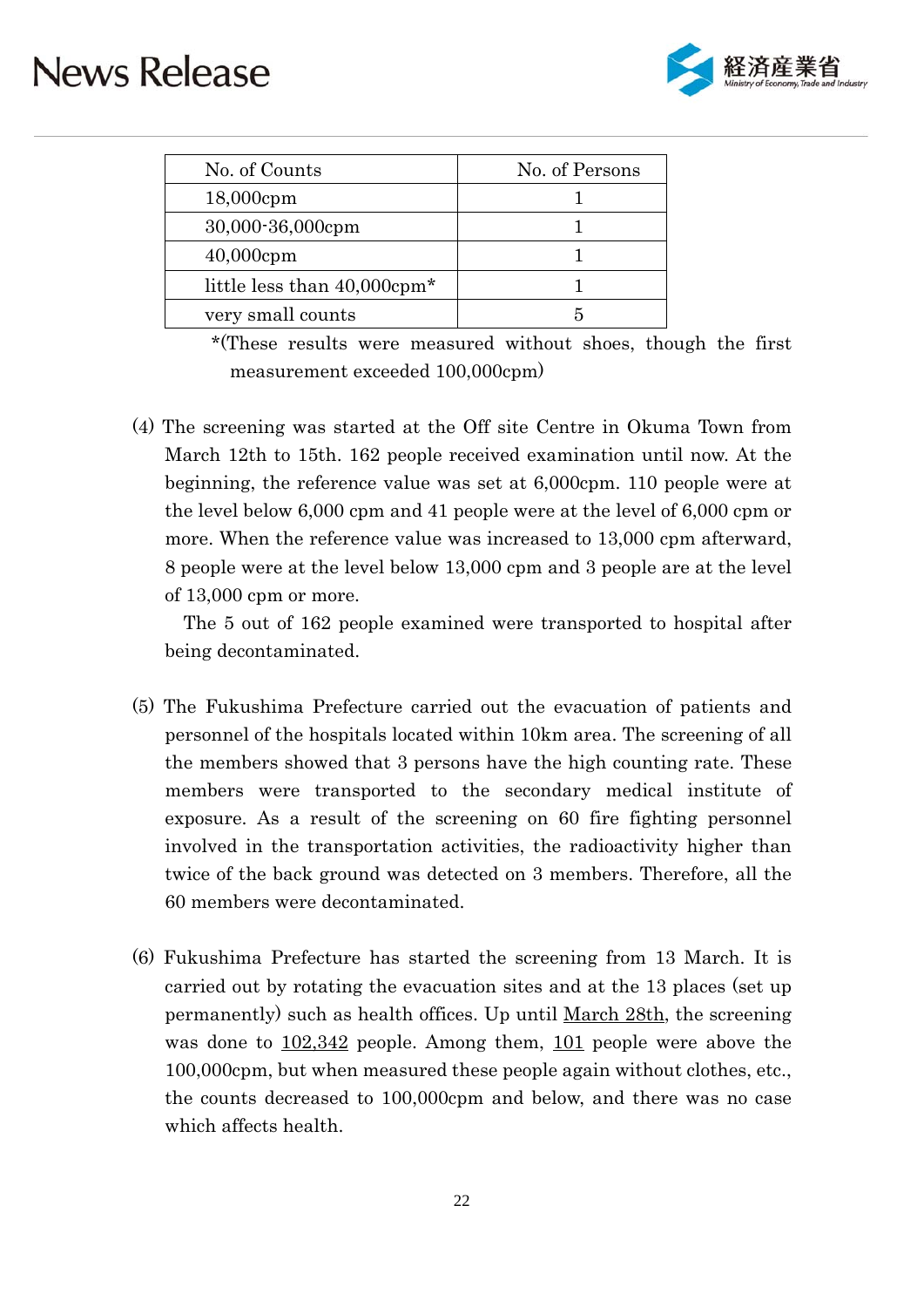

### 2. Exposure of workers

As for the workers conducting operations in Fukushima Dai-ichi NPS, the total number of people who were at the level of exposure more than 100mSv becomes 19, as the three workers (All the people were the subcontractor's employees.) who were laying cables in the turbine building of Unit 3 of the NPS were confirmed to be at the level of exposure more than 170mSv on March 24.

For two out of the three workers, the attachment of radioactive material on the skin of both legs was confirmed. As the two workers were judged to have a possibility of beta ray burn, they were transferred to the Fukushima Medical University Hospital, and after that, on March 25th, all of the three workers arrived at the National Institute of Radiological Sciences in the Chiba Prefecture. As the result of examination, the level of exposure of their legs was estimated to be from 2 to 3 Sv. The level of exposure of both legs and internal did not require medical treatment, but they decided to monitor the progress of all three workers in the hospital. All the three workers have been discharged from the hospital around the noon on 28 March.

### 3. Others

- (1) 4 members of Self-Defence Force who worked in Fukushima Dai-ichi NPS were injured by explosion. One member was transferred to National Institute of Radiological Sciences. After the examination, judged that there were wounds but no risk for health from the exposure, the one was released from the hospital on March 17th. No other exposure of the Self-Defence Force member was confirmed at the Ministry of Defence.
- (2) As for policeman, the decontaminations of two policemen were confirmed by the National Police Agency. Nothing unusual was reported.
- (3) On March 24th, examinations of thyroid gland for 66 children aged from 1 to 15 years old were carried out at the Kawamata Town public health Center. The result was at not at the level of having harmful influence.
- (4) From March 26th to 27th, examinations of thyroid gland for 137 children aged from 1 to 15 years old were carried out at the Iwaki City Public Health Center. The result was not at the level of having harmful influence.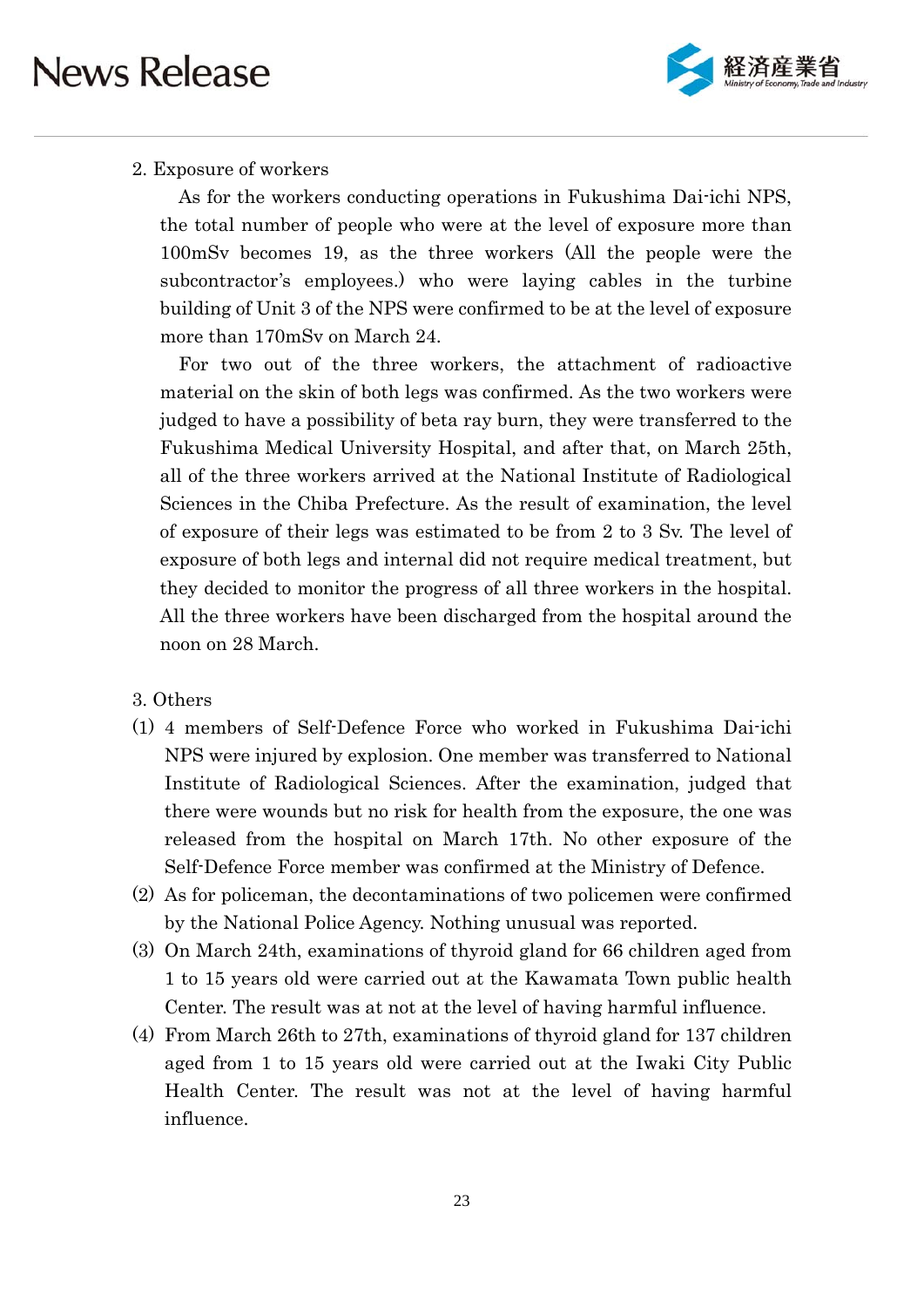

<Directive of screening levels for decontamination of radioactivity>

(1) On March 20th, the Local Emergency Response Headquarters issued the directive to change the reference value for the screening level for decontamination of radioactivity as the following to the Prefectural Governor and the heads of cities, towns and villages (Tomioka Town, Hutaba Town, Okuma Town, Namie Town, Kawauchi Village, Naraha Town, Minamisouma City, Tamura City, Kazurao Village, Hirono Town, Iwaki City and Iidate Village).

 $Old: 40 Bq/cm<sup>2</sup> measured by a gamma-ray survey meter or 6,000 rpm$ New : 1 O Sv/hour (dose rate at 10cm distance) or 100,000cpm equivalent

<Directives of administrating stable Iodine during evacuation>

- (1) On March 16th, the Local Nuclear Emergency Response Headquarters issued "Directive to administer the stable Iodine during evacuation from the evacuation area (20 km radius)" to the Prefectural Governor and the heads of cities, towns and villages (Tomioka Town, Hutaba Town, Okuma Town, Namie Town, Kawauchi Village, Naraha Town, Minamisouma City, Tamura City, Kazurao Village, Hirono Town, Iwaki City and Iidate Village).
- (2) On March 21st, the Local Nuclear Emergency Response Headquarters issued Directive titled as "Administration of the stable Iodine" to the Prefectural Governor and the heads of cities, towns and villages (Tomioka Town, Hutaba Town, Okuma Town, Namie Town, Kawauchi Village, Naraha Town, Minamisouma City, Tamura City, Kazurao Village, Hirono Town, Iwaki City and Iidate Village), which directs the above-mentioned governor and heads to administer stable Iodine under the direction of the headquarters and in the presence of medical experts, and not to administer it on personal judgements.

<Situation of the injured (As of 08:00 March 30th)>

- 1. Injury due to earthquake on 11 March
	- Two employees (slightly, have already gone back working)
	- Two subcontract employees (one fracture in both legs, be in hospital)
	- Two missing (TEPCO's employee, missing in the turbine building of Unit
	- 4)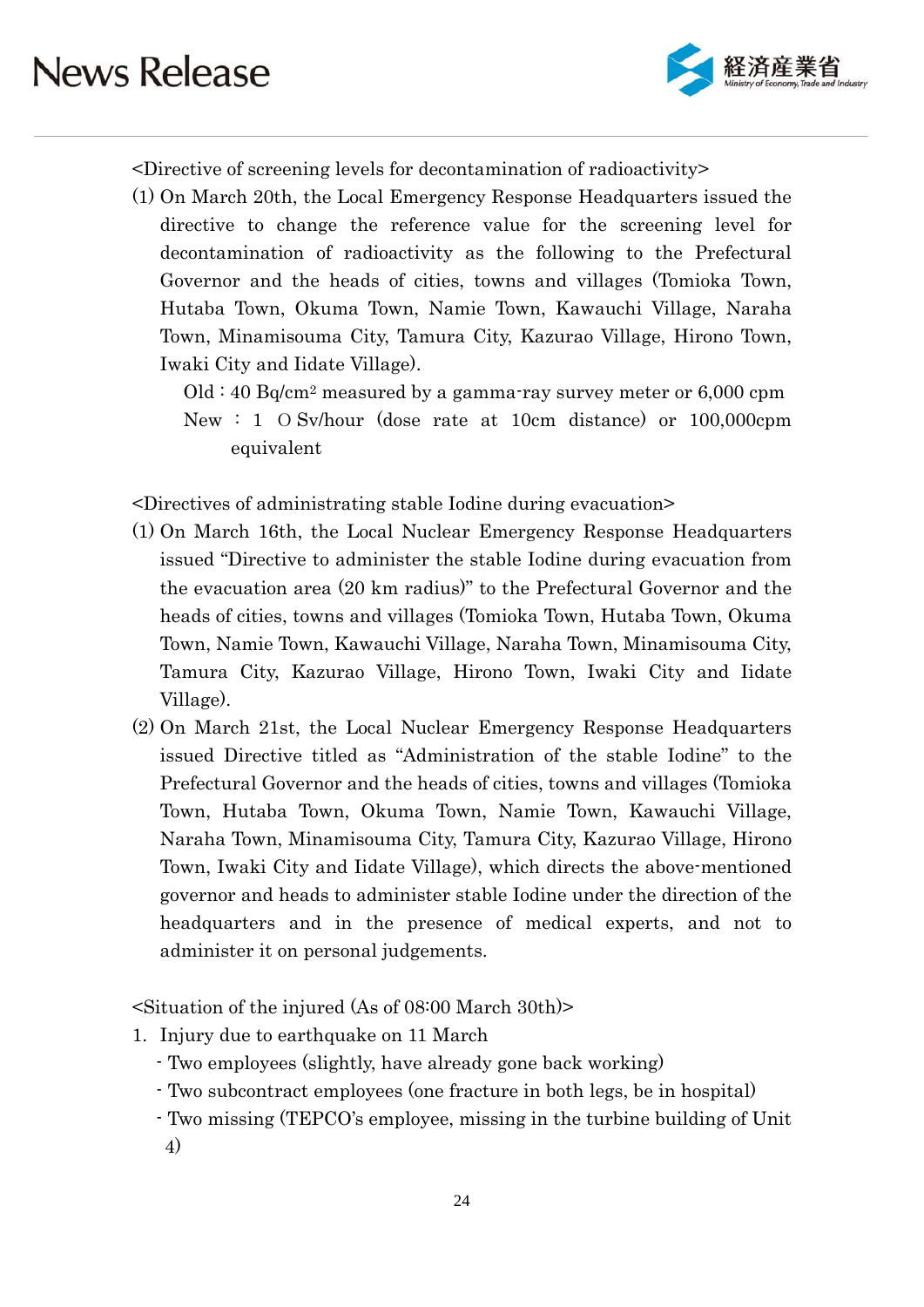

- 2. Injury due to the explosion of Unit 1 of Fukushima Dai-ichi NPS on 12 March
	- Four employees (two TEPCO's employees and two subcontractor's employees) were injured at the explosion and smoke of Unit 1 around turbine building (non-controlled area of radiation) and were examined by Kawauchi Clinic. Two TEPCO's employees return to work again and two subcontractors' employees are under home treatment.
- 3. Injury due to the explosion of Unit 3 of Fukushima Dai-ichi NPS on 14 March.
	- Four TEPCO's employees (They have already return to work.)
	- Three subcontractor employees (They have already return to work.)
	- Four members of Self-Defence Force (one of them was transported to National Institute of Radiological Sciences considering internal possible exposure. The examination resulted in no internal exposure. The member was discharged from the institute on March 17th.)
- 4. Other injuries
	- Tow subcontractor's employees were injured during working at temporary control panel of power source in the Common Spent Fuel Pool, transported to where were industrial medical doctors the Fukushima Dai-ni NPS on 22 and 23 March. (One employee has already returned to work and the other is under home treatment.)
	- One emergency patient on 12 March. (cerebral infarction, transported by the ambulance, be in hospital)
	- Ambulance was requested for one employee complaining the pain at left chest outside of control area on March 12. (conscious, under home treatment)
	- Two employees complaining discomfort wearing full-face mask in the main control room were transported to Fukushima Dai-ni NPS for a consultation with an industrial doctor on 13 March. (One employee has already returned to work and the other is under home treatment.)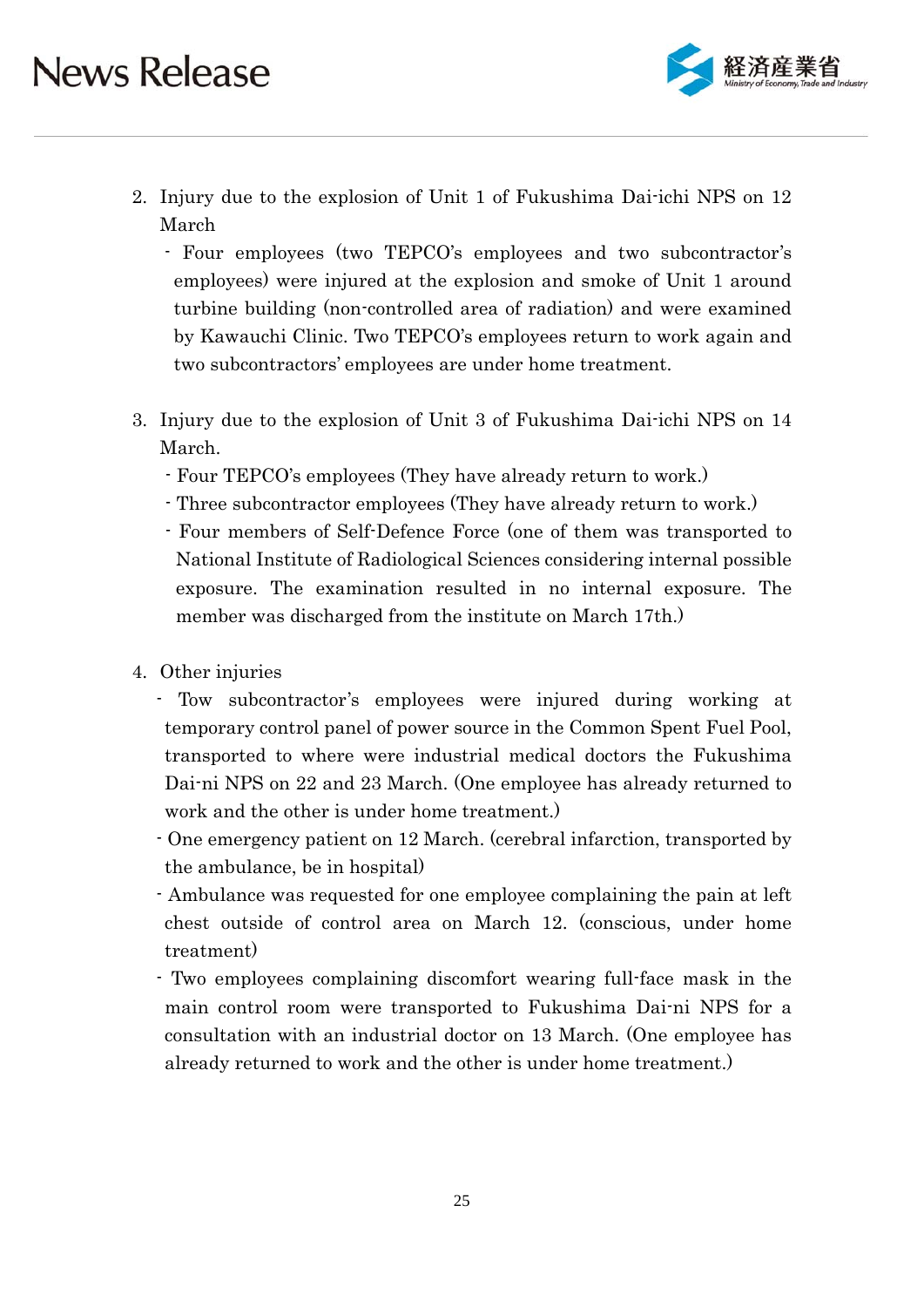

<Situation of resident evacuation (As of 08:00 March 30th)>

At 11:00 March 15th, the Prime Minister directed in-house stay to the residents in the area from 20 km to 30 km radius from Fukushima Dai-ichi NPS. The directive was conveyed to Fukushima Prefecture and related municipalities.

Regarding the evacuation as far as 20-km from Fukushima Dai-ichi NPS and 10-km from Fukushima Dai-ni NPS, necessary measures have already been taken.

- $\mathbb{C}$ ! The in-house stay in the area from 20 km to 30 km from Fukushima Dai-ichi NPS is made fully known to the residents concerned.
- ㋪Cooperating with Fukushima Prefecture, livelihood support to the residents in the in-house stay area are implemented.
- ㋪On March 28th, Chief Cabinet Secretary mentioned the continuation of the limited-access within the area of 20 km from Fukushima Dai-ichi NPS. On the same day, the Local Nuclear Emergency Response Headquarters notified the related municipalities of forbidding entry to the evacuation area within the 20 km zone.

<Directives regarding foods and drinks>

Directive from the Head of Government Nuclear Emergency Response Headquarters to the Prefectural Governors of Fukushima, Ibaraki, Tochigi and Gunma was issued, which directed above-mentioned governors to suspend shipment and so on of the following products for the time being.

(1) Items under the suspension of shipment and restriction of intake (As of March 29th)

| Prefectures | Suspension of shipment      | Restriction of intake            |
|-------------|-----------------------------|----------------------------------|
| Fukushima   | Non-head type leafy         | Non-head type leafy              |
| Prefecture  | vegetables, head type leafy | vegetables, head type leafy      |
|             | vegetables, flowerhead      | vegetables, flowerhead           |
|             | brassicas (Spinach,         | brassicas (Spinach,              |
|             | Cabbage, Broccoli,          | Cabbage, Broccoli,               |
|             | Cauliflower, Komatsuna*,    | Cauliflower, <i>Komatsuna*</i> , |
|             | Kukitachina*,               | Kukitachina*,                    |
|             | Shinobufuyuna*, Rape,       | Shinobufuyuna, Rape,             |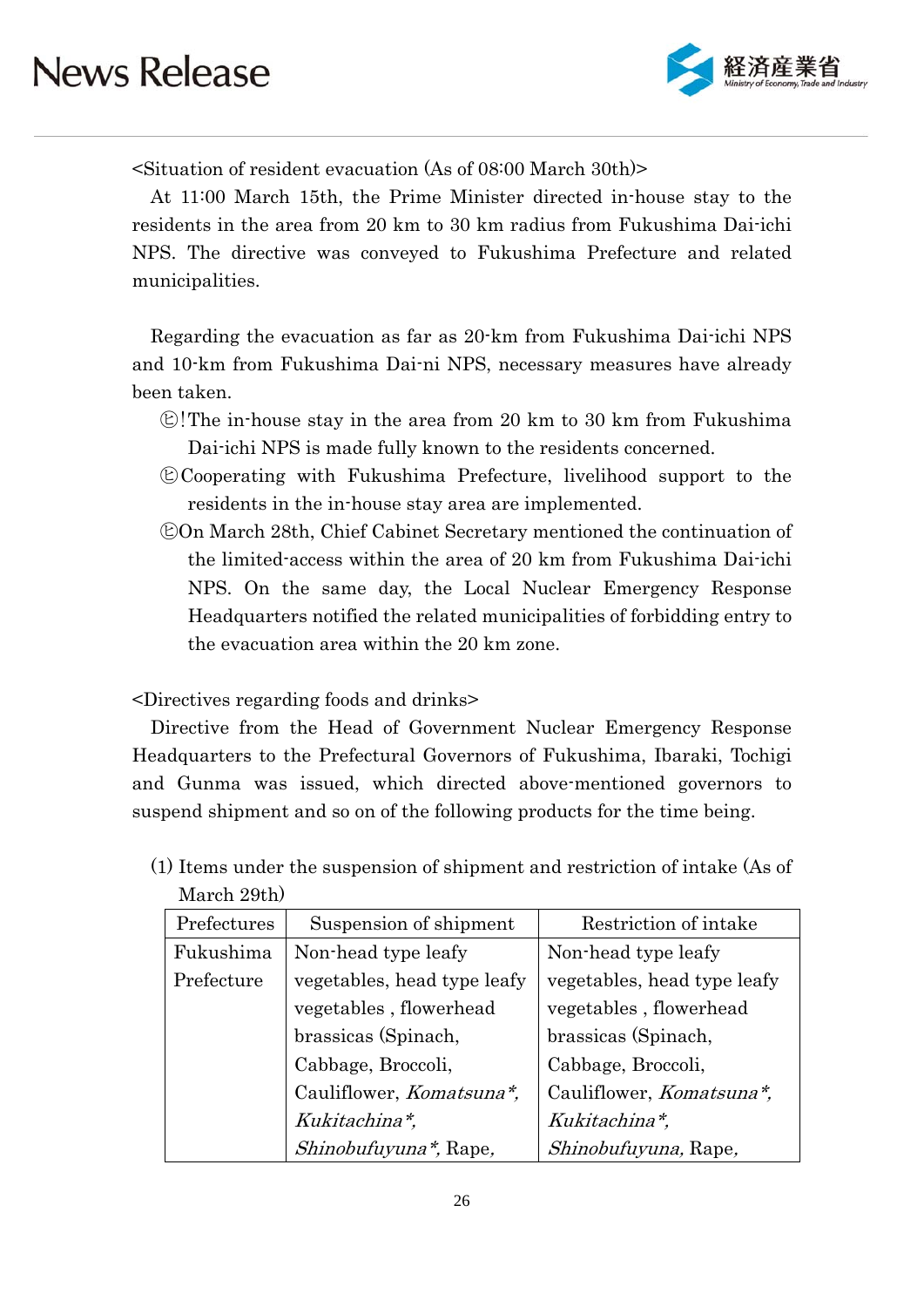

|         | Chijirena, Santouna*,              | Chijirena, Santouna*,      |
|---------|------------------------------------|----------------------------|
|         | Kousaitai*, Kakina*, etc.),        | Kousaitai*, Kakina*, etc.) |
|         | Turnip, Raw milk                   |                            |
| Ibaraki | Spinach, <i>Kakina*</i> , Parsley, |                            |
| Pref.   | Raw milk                           |                            |
| Tochigi | Spinach, Kakina*                   |                            |
| Pref.   |                                    |                            |
| Gunma   | Spinach, Kakina*                   |                            |
| Pref.   |                                    |                            |

\*a green vegetable

(2) Request for restriction of drinking for tap-water (As of 15:00 March 29th)

| Scope under            | Water service (Local governments requested for       |
|------------------------|------------------------------------------------------|
| restriction            | restriction)                                         |
| All residents          | Itate small water service (Itate Village, Fukushima) |
|                        | Prefecture)                                          |
| <b>Babies</b>          | <fukushima prefecture=""></fukushima>                |
| <b>EWater services</b> | Minami-soma City water service (Minami-soma City)    |
| that continue to       | Iwaki City water supply service (Iwaki City)         |
| respond to the         | Date City Tuskidate small water supply service (Date |
| directive              | City)                                                |
|                        |                                                      |
| $\mathbb{C}$ Tap-water | Non                                                  |
| supply service         |                                                      |
| that continues         |                                                      |
| to respond to          |                                                      |
| the directive          |                                                      |

<Directive regarding the ventilation when using heating equipments in the aria of indoor evacuation >

On March 21st, Directive titled as "Ventilation for using heating equipments within the in-house evacuation zone" from the Director-General of Local Nuclear Emergency Response Headquarters to the Prefectural Governor and the heads of cities, towns and villages (Tomioka Town, Hutaba